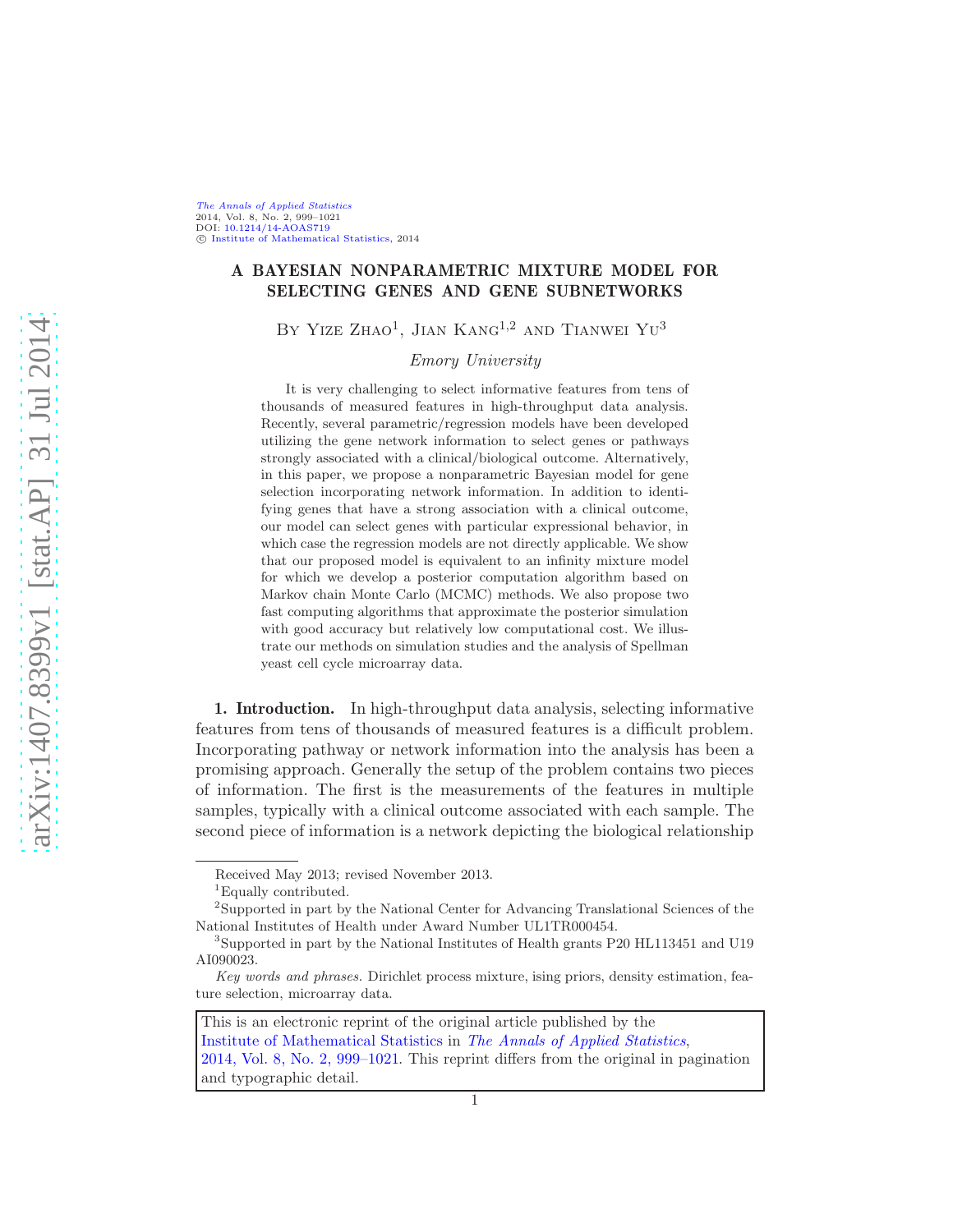between the features, which is based on existing biological knowledge. The network could contain information such as protein interaction, transcriptional regulation, enzymatic reaction and signal transduction, etc. [Cerami et al. [\(2011\)](#page-21-0)].

Some methods are developed using the available network topology for high-throughput data analysis. These methods incorporate the gene-pathway relationships or gene network information into a parametric/regression model. The primary goal is to identify either the important pathways or the genes that are strongly associated with clinical outcomes of interest. For example, there are a series of works [\[Wei and Li](#page-22-0) [\(2007](#page-22-0), [2008](#page-23-0)); [Wei and Pan](#page-23-1) [\(2010](#page-23-1))] that model the gene network using a Discrete or Gaussian Markov random field (DMRF or GMRF). Li and Li [\(2008\)](#page-22-1) and Pan, Xie and Shen [\(2010](#page-22-2)) used the gene network to build penalties in a regression model for gene pathway selection. Ma et al. [\(2010](#page-22-3)) incorporated the gene co-expression network in identification of caner prognosis markers using a survival model. Li and Zhang [\(2010\)](#page-22-4) and Stingo et al. [\(2011\)](#page-22-5) developed Bayesian linear regression models using MRF priors or Ising priors that capture the dependent structure of transcription factors or the gene network/pathway. Recently, Jacob, Neuvial and Dudoit [\(2012](#page-22-6)) proposed a powerful graph-structured two-sample test to detect differentially expressed genes.

Although regression models are widely used for the selection of the gene subnetwork that is associated with an outcome variable, in some situations the question of interest is to study the expressional behavior of genes, for example, periodicity, without an outcome variable. In other situations, the experimental design is more complex than simple case-control. For example, some gene expression studies involve longitudinal/functional measure-ments for which the parametric models [Leng and Müller [\(2006](#page-22-7)); [Zhou et al.](#page-23-2)  $(2010)$ ; [Breeze et al.](#page-21-1)  $(2011)$  or the multivariate testing procedure [Jacob, Neuvial and Dudoit [\(2012](#page-22-6))] may not be applicable without a major modification. A straightforward approach to this problem is to perform large-scale simultaneous hypothesis testing on gene behavior. A set of genes can be selected based on the testing statistics or  $p$ -values, where a correct choice of a null distribution for those correlated testing statistics [\[Efron](#page-21-2) [\(2004](#page-21-2), [2010](#page-21-3))] should be used. However, this approach ignores the gene network information that is useful to identify the subnetwork of genes with the particular expressional behavior. Due to the diverse behavior of neighboring genes on the network, it is generally believed that genes in close proximity on a network are likely to have joint effects on biological/medical outcomes or have similar expressional behavior. This motivates the needs of analyzing the large-scale testing statistics or statistical estimates incorporating the network information. Another motivation is that a linear regression or parametric model of gene expression levels might not be suitable in some cases. For example, we may be interested in finding subnetworks of genes that have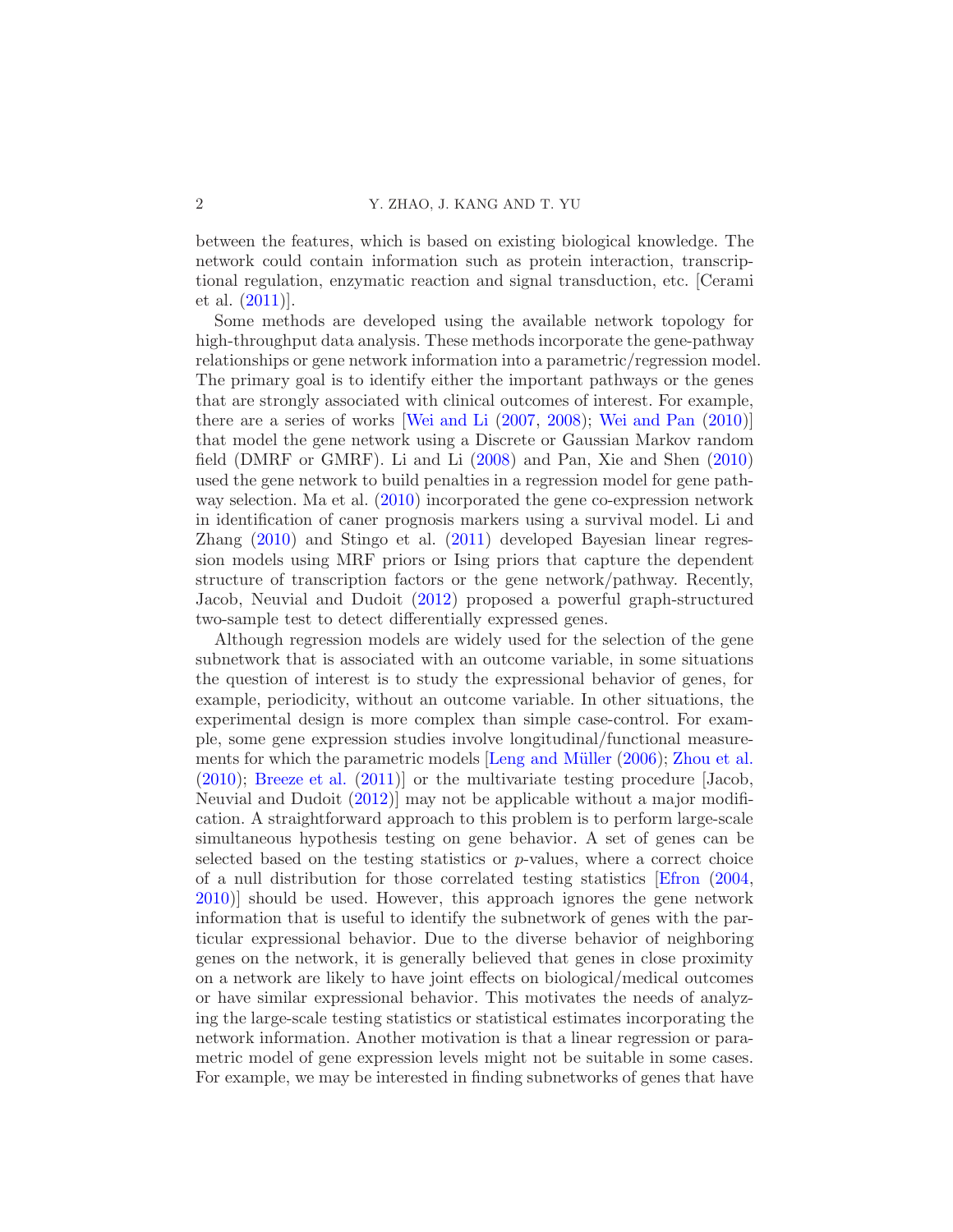nonlinear relations with an outcome without specifying a parametric form. To address these problems, a simple framework can be adopted. First, a certain statistic is computed for each feature without considering the network structure. The statistic can come from a test of nonlinear association, a test of periodic behavior or a certain regression model. After obtaining the feature-level statistics, a mixture model that takes into account the network structure can be used to select interesting features/subnetworks. More recently, Qu, Nettleton and Dekkers [\(2012](#page-22-8)) developed a Bayesian semiparametric model to take into account dependencies across genes by extending a mixture model to a regression model over the generated pseudo-covariates. This method could be sensitive to the choices of the pseudo-covariates. Wei and Pan [\(2012](#page-23-3)) proposed a Bayesian joint model of multiple gene networks using a two-component Gaussian mixture model with a MRF prior. This approach assumes the Gaussian distribution for each component which might not fit the data very well in other applications.

To mitigate problems of the current methods, we propose a Bayesian nonparametric mixture model for large-scale statistics incorporating network information. Specifically, the gene specific statistics are assumed to fall into two classes: "unselected" and "selected," corresponding to whether the statistics are generated from a null distribution, with prior probabilities  $p_0$  and  $p_1 = 1-p_0$ . A statistic has density either  $f_0(r)$  or  $f_1(r)$  depending on its class, where  $f_0(r)$  represents "unselected" density and  $f_1(r)$  represents "selected" density. Thus, without knowing the classes, the statistics follow a mixture distribution:

<span id="page-2-0"></span>
$$
(1.1) \t\t\t\t\t p_0 f_0(r) + p_1 f_1(r).
$$

As suggested by Efron [\(2010](#page-21-3)), it is reasonable to assume statistics are normally distributed. This justifies the use of a Dirichlet process mixture (DPM) of normal distributions to estimate both  $f_0(x)$  and  $f_1(x)$ . Note that different from Wei and Pan  $(2012)$ , our model does not assume that  $f_0$  and  $f_1$  directly take the form of a normal density function. The DPM model has been discussed extensively and widely used in Bayesian statistics [\[Antoniak](#page-21-4) [\(1974](#page-21-4)); [Escobar](#page-21-5) [\(1994](#page-21-5)); [Escobar and West](#page-22-9) [\(1995](#page-22-9)); Müller and Quintana [\(2004](#page-22-10)); [Dunson](#page-21-6) [\(2010](#page-21-6))], due to the availability of efficient computational techniques [\[Neal](#page-22-11) [\(2000](#page-22-11)); [Ishwaran and James](#page-22-12) [\(2001](#page-22-12)); [Wang and Dunson](#page-22-13) [\(2011](#page-22-13))] and the nonparametric nature with good performance on density estimation. The DPM has been extended to make inference for differential gene expression  $[Do, Müller]$  and  $Tang (2005)]$  $Tang (2005)]$  $Tang (2005)]$  and estimate positive false discovery rates [Tang, Ghosal and Roy [\(2007](#page-22-14))] but without incorporating the network information. In our model, we assign an Ising prior [Li and Zhang [\(2010](#page-22-4))] to class labels of all genes according to the dependent structure of the network. As discussed previously, the class label only takes two values, "selected"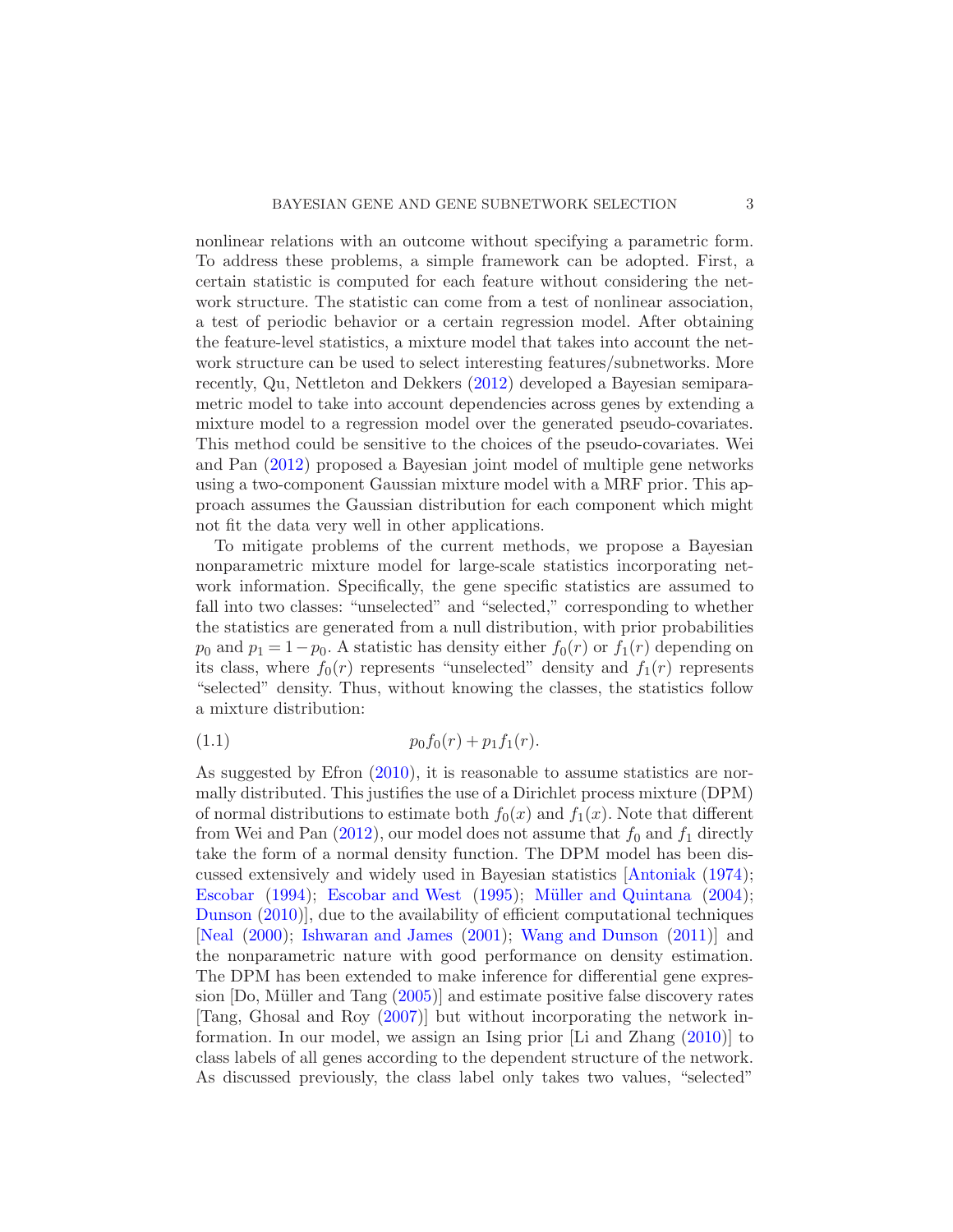and "unselected," while a DPM model is equivalent to an infinity mixture model [\[Neal](#page-22-11) [\(2000](#page-22-11)); [Ishwaran and James](#page-22-12) [\(2001](#page-22-12), [2002](#page-22-15))], based on which we develop a posterior computation algorithm. Our method selects genes and gene subnetworks automatically during the model fitting. To reduce the computational cost, we propose two fast computation algorithms that approximate the posterior distribution either using finite mixture models or guided by a standard DPM model fitting, for which we develop a hierarchical ordered distribution clustering (HODC) algorithm. It essentially performs clustering on ordered density functions. The fast computation algorithms can be tailored from any routine algorithms for the standard DPM model and combined with the HODC algorithm. Also, we suggest two approaches to choosing the hyperparameters in the model.

To the best of our knowledge, our work is among the very first to extend the DPM model to incorporate the gene network for gene selections. Our method has the following features: (1) It provides a general framework for gene selection based on large-scale statistics using the network information. It can be used for detecting a particular expressional/functional behavior, as well as the association with a clinical/biological outcome. (2) It produces good uncertainty estimates of gene selection from a Bayesian perspective, taking into account the variability from many sources. (3) It introduces more flexibility on model fitting adaptive to data in light of the advantages of Bayesian nonparametric modeling. It is more robust than a parametric model (e.g., two-component Gaussian mixture model) which is sensitive to model assumptions. (4) The fast computational algorithms have been developed for the posterior inference approximation. From our experience, achieving a similar accuracy, it can be 50–150 times (depending on the number of genes in the analysis) faster than the standard Markov chain Monte Carlo (MCMC) algorithm. For a data set more than 2000 genes, the analysis can be done within half an hour using a typical personal computer. (5) Compared with the standard DPM model, our model achieves much better selection accuracy in the simulation studies and provides much more interpretable and biologically meaningful results in the analysis of Spellman yeast cell cycle microarray data. One potential issue of our method is that it only allows the borrowing of information based on the network vicinity, without considering possible compensatory effects between neighboring genes. Such issues can be addressed by downstream analyses after a small number of genes/subnetworks are selected.

The rest of paper is organized as follows. In Section [2](#page-4-0) we describe the proposed model and an equivalent model representation. We discuss the choice of priors and the details of the posterior computation algorithms for gene selection. In Section [2.4](#page-7-0) we introduce fast computational algorithms for approximating posterior computation. In Section [3](#page-10-0) we analyze an example data set, the Spellman yeast cell cycle microarray data. We evaluate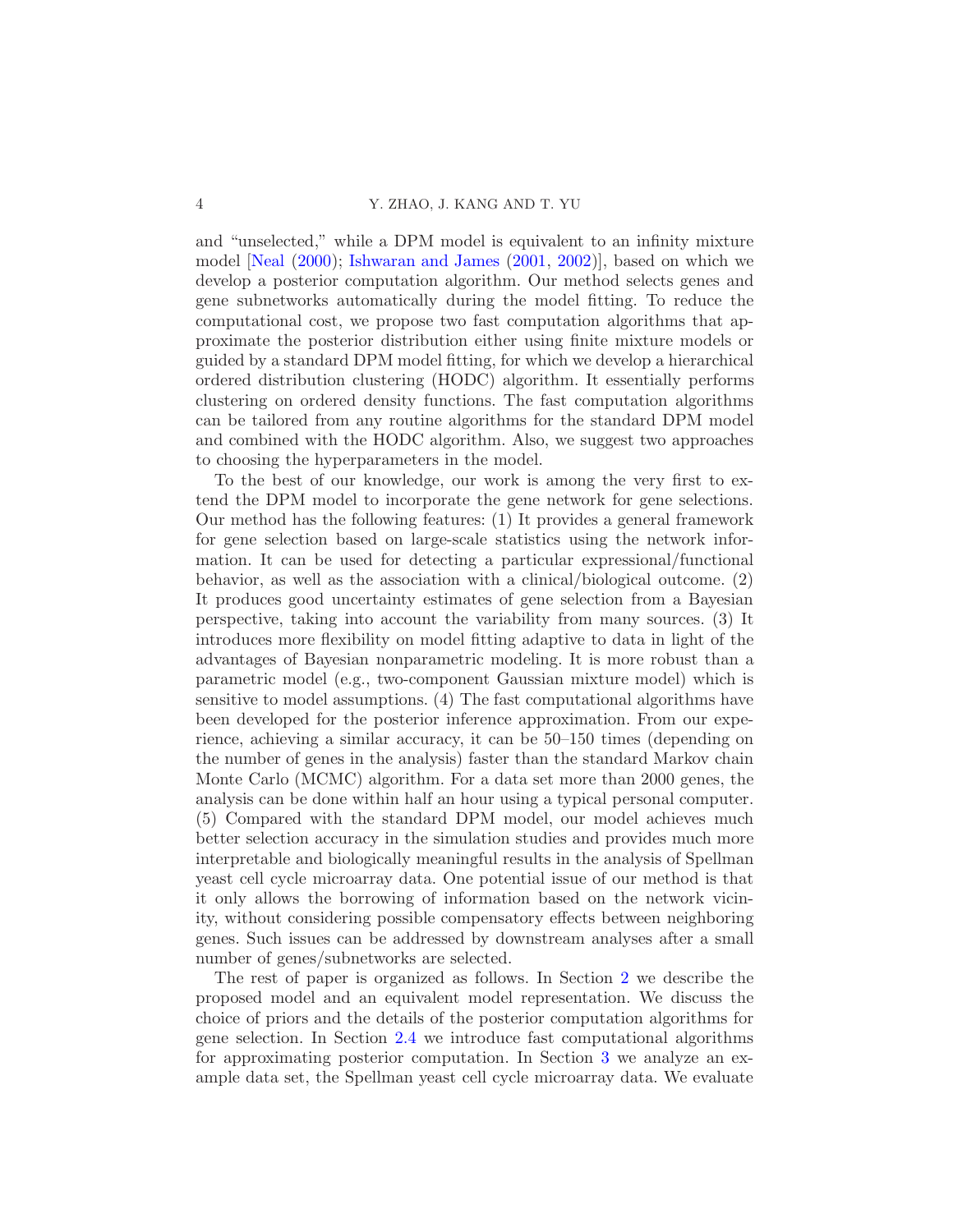the performance of our model via simulation studies in Section [4,](#page-14-0) where we compare our results with a standard DPM model ignoring the network information. We conclude the paper with discussions and future directions in Section [5.](#page-19-0)

<span id="page-4-0"></span>**2. The model.** Let  $n$  be the total number of genes in our analysis. For  $i = 1, \ldots, n$ , let  $r_i$  denote a statistic for gene i. It represents either a functional behavior or the association with a clinical outcome. For the association analysis, it is common to have an outcome  $Y$  and a gene expression profile  $X_i$  for each gene, i. As an alternative to a regression model, we can produce statistics for each gene, that is,  $r_i = s(X_i, Y)$ , where  $s(\cdot, \cdot)$  can be a covariance function or other dependence test statistics. For a large-scale testing problem, we usually obtain p-values,  $p_1, \ldots, p_n$ , which can be transformed to normally distributed statistics, that is,  $r_i = -\Phi^{-1}(p_i)$ , where  $\Phi(r)$  denotes the cumulative distribution function for the standard normal distribution. This transformation is a monotone transformation and it ensures the "selected" genes have a larger value of  $r_i$ . Let  $z_i$  be the class label for gene selection, where  $z_i = 1$  if gene i is selected and  $z_i = 0$  is unselected. For  $i, j = 1, \ldots, n$ , let  $c_{ij}$  denote the gene network configuration, where  $c_{ij} = 1$  if gene i and j are connected,  $c_{ij} = 0$  otherwise. Write  $\mathbf{r} = (r_1, \ldots, r_n)'$ ,  $\mathbf{z} = (z_1, \ldots, z_n)'$  and  $\mathbf{C} = (c_{ij})$ . In our model, **r** and **C** are observed data, and **z** is a latent vector of our primary interest.

2.1. A network based DPM model for gene selection. As suggested by Efron [\(2010\)](#page-21-3), we assume  $r_i$ 's are normally distributed. Let  $N(\mu, \sigma^2)$  denote a normal distribution with mean  $\mu$  and standard deviation  $\sigma$ . Let  $\mathcal{DP}(G, \alpha)$  represent a Dirichlet process with base measure G and scalar precision  $\alpha$ . Given the class label **z**, we consider the following DPM model: for  $i = 1, 2, ..., n$  and  $k = 0, 1$ ,

<span id="page-4-1"></span>(2.1) 
$$
[r_i | \mu_i, \sigma_i^2] \sim N(\mu_i, \sigma_i^2),
$$

$$
[(\mu_i, \sigma_i^2) | z_i = k, G_k] \sim G_k,
$$

$$
G_k \sim \mathcal{DP}[G_{0k}, \tau_k],
$$

where  $\mu_i$  and  $\sigma_i^2$  are latent mean and variance parameters for each  $r_i$ . The random measure  $G_k$  and the base measure  $G_{0k}$  are both defined on  $(-\infty, +\infty) \times (0, +\infty)$ . We specify  $G_{0k} = N(\gamma_k, \xi_k^2) \times IG(\alpha_k, \beta_k)$ , where IG $(\alpha, \beta)$ denotes an inverse gamma distribution with shape  $\alpha$  and scale  $\beta$ . Note that given latent parameters  $\mu_i, \sigma_i^2$ , the statistic  $r_i$  is conditionally independent of  $z_i$ . By integrating out  $(\mu_i, \sigma_i^2)$ , we build the conditional density of  $r_i$  given  $z_i = k$  in [\(1.1\)](#page-2-0), that is,

<span id="page-4-2"></span>(2.2) 
$$
f_k(r) = \int \pi(r \mid \boldsymbol{\theta}) dG_k(\boldsymbol{\theta}), \qquad \pi(r \mid \boldsymbol{\theta}) = \frac{1}{\sigma} \phi \left( \frac{r - \mu}{\sigma} \right),
$$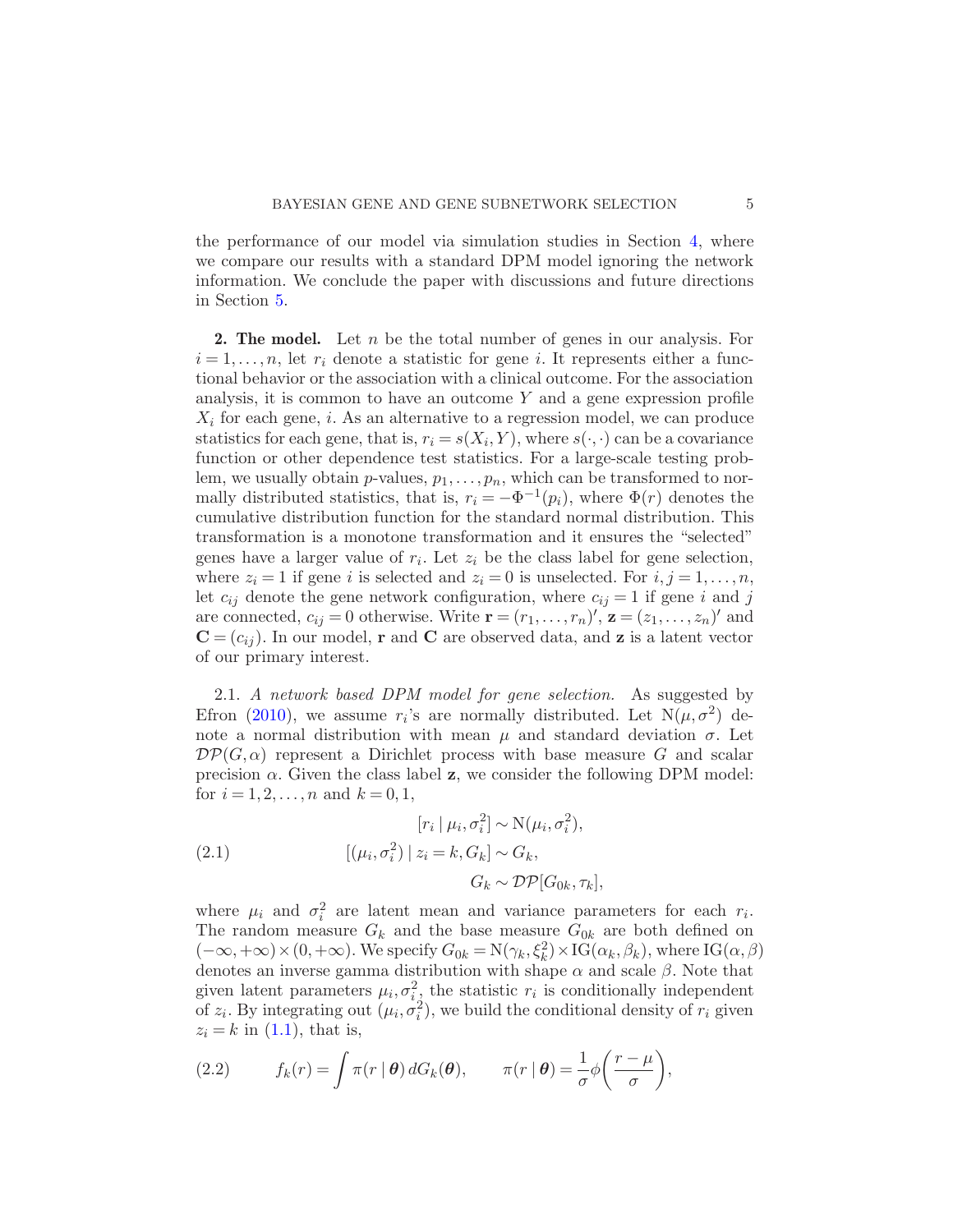where  $\boldsymbol{\theta} = (\mu, \sigma^2)$  and  $\phi(r)$  is the standard Gausian density function. This provides a Bayesian nonparametric construction of  $f_k(r)$ .

To incorporate the network structure, we assign a weighted Ising prior to z:

<span id="page-5-1"></span>
$$
(2.3) \ \ \pi(\mathbf{z} \mid \boldsymbol{\pi}, \boldsymbol{\varrho}, \boldsymbol{\omega}, \mathbf{C}) \propto \exp\left[\sum_{i=1}^{n} \left(\widetilde{\omega}_{i} \log(\pi_{z_{i}}) + \varrho_{z_{i}} \sum_{j \neq i} \omega_{j} c_{ij} I[z_{i} = z_{j}]\right)\right],
$$

where  $\pi = (\pi_0, \pi_1)$  with  $0 < \pi_1 = 1 - \pi_0 < 1$ ,  $\varrho = (\varrho_0, \varrho_1)$  with  $\varrho_k > 0$  for  $k = 0, 1, \omega = (\omega_1, \ldots, \omega_n)'$  with  $\omega_i > 0$  for  $i = 1, \ldots, n$ , and  $\widetilde{\omega}_i = \sum_{j=1}^n c_{ij} \omega_j / n$  $\sum_{j=1}^{n} c_{ij}$ . The indicator function  $I[\mathcal{A}] = 1$  if event  $\mathcal{A}$  is true,  $I[\mathcal{A}] = 0$  otherwise. The parameter  $\pi$  controls the sparsity of z, and the parameter  $\varrho$ characterizes the smoothness of  $z$  over the network. For each gene  $i$ , a weight  $\omega_i$  is introduced to control the information inflow to gene i from other connected genes, which can adjust the prior distribution of  $z_i$  based on biologically meaningful knowledge, if any. The term  $\tilde{\omega}_i$  is introduced to balance the contribution from  $\pi$  and  $\rho$  to the prior probability of z. When  $\mathbf{q} = (0,0)$  and  $\mathbf{\omega} = (1,\ldots,1)'$ , the latent class labels  $z_i$ 's are independent identically distributed as Bernoulli with parameter  $\pi_1$ .

2.2. *Model representations.* As discussed by Neal  $(2000)$ , the DPM models can also be obtained by taking the limit as the number of components goes to infinity. With a similar fashion, we construct an equivalent model representation of  $(2.1)$  for efficient posterior computations. Let Discrete $(a, b)$ denote a discrete distribution taking values in  $\mathbf{a} = (a_1, \dots, a_L)'$  with probability **b** =  $(b_1, ..., b_L)'$ , that is, if  $\xi \sim \text{Discrete}(\mathbf{a}, \mathbf{b})$ , then  $\Pr(\xi = a_l) = b_l$ , for  $l = 1, \ldots, L$ . Let Dirichlet  $(\alpha)$  denote a Dirichlet distribution with parameter  $\alpha$ . Let  $L_k$ , for  $k = 0, 1$ , represent the number of components for density  $f_k(r)$ . We define the index sets  $\mathbf{a}_0 = (-L_0 + 1, -L_0 + 2, \dots, 0)$  and  $\mathbf{a}_1 = (1, 2, \dots, L_1)$ . Let  $\mathbf{q}_0 = (q_{-L_0+1}, q_{-L_0+2}, \dots, q_0)$  and  $\mathbf{q}_1 = (q_1, \dots, q_{L_1})$ with  $\sum_{g \in \mathbf{a}_k} q_g = 1$ . Let  $\mathbf{1}_n = (1, \ldots, 1)$ . Then model  $(2.1)$  is equivalent to the following model, as  $L_0 \to \infty$  and  ${}^nL_1 \to \infty$ :

<span id="page-5-0"></span>(2.4)  
\n
$$
[r_i | g_i, \widetilde{\theta}] \stackrel{\text{i.i.d.}}{\sim} N(\widetilde{\mu}_{g_i}, \widetilde{\sigma}_{g_i}^2),
$$
\n
$$
[g_i | z_i = k, \mathbf{q}_k] \stackrel{\text{i.i.d.}}{\sim} \text{Discrete}(\mathbf{a}_k, \mathbf{q}_k),
$$
\n
$$
\widetilde{\theta}_g \sim G_{0k} \quad \text{for } g \in \mathbf{a}_k,
$$
\n
$$
\mathbf{q}_k \sim \text{Dirichlet}(\tau_k \mathbf{1}_{L_k}/L_k),
$$

where  $\hat{\theta} = {\hat{\theta}_g}_{g \in \mathbf{a}_0 \cup \mathbf{a}_1}$  and  $\hat{\theta}_g = (\tilde{\mu}_g, \tilde{\sigma}_g^2)$ . The index  $g_i$  indicates the latent class associated with each data point  $r_i$ . Write  $\mathbf{g} = (g_1, \ldots, g_n)$  and  $\mathbf{z} =$  $(z_1, \ldots, z_n)$ . For each class, g, the parameter  $\theta_c$  determines the distribution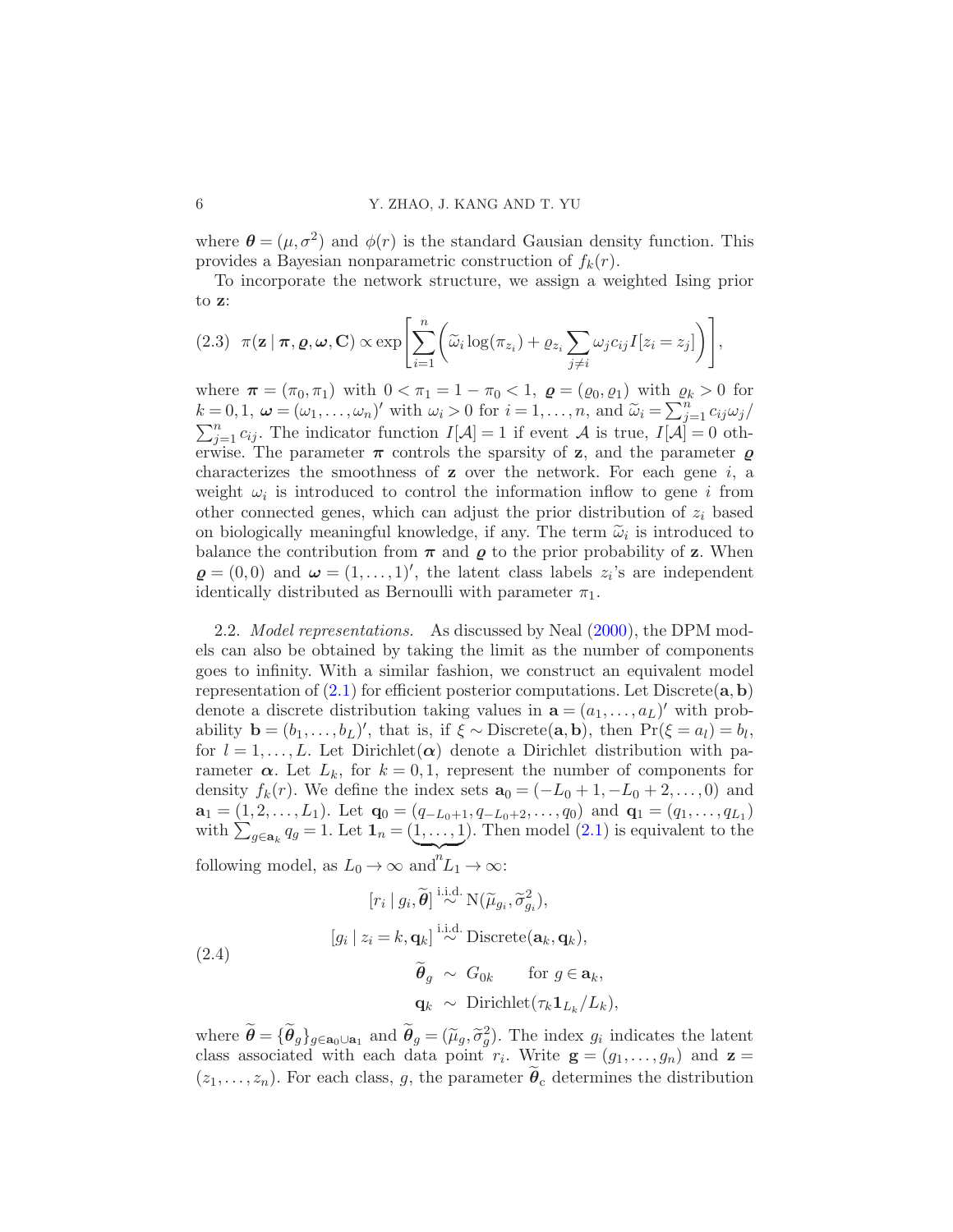of  $r_i$  from that class. The conditional distributions of  $g_i$  and  $\boldsymbol{\theta}_{g_i}$  given  $z_i = 0$ and  $z_i = 1$  are different. Based on model  $(2.4)$ , the conditional density of  $f_k(r)$  in  $(2.2)$  becomes

<span id="page-6-2"></span>(2.5) 
$$
f_k(r) = \sum_{g \in \mathbf{a}_k} \frac{q_g}{\widetilde{\sigma}_g} \phi \left( \frac{r - \widetilde{\mu}_g}{\widetilde{\sigma}_g} \right).
$$

This further implies that given  $L_0$  and  $L_1$ , the marginal distribution of  $r_i$ also has a form of finite mixture normals, that is,

<span id="page-6-0"></span>(2.6) 
$$
\pi(r) = \sum_{k=0}^{1} p_k f_k(r) = \sum_{g=-L_0+1}^{L_1} \frac{\widetilde{q}_g}{\widetilde{\sigma}_g} \phi\left(\frac{r-\widetilde{\mu}_g}{\widetilde{\sigma}_g}\right),
$$

where  $\tilde{q}_g = p_0 q_g$  if  $g \leq 0$ ,  $\tilde{q}_g = p_1 q_g$  otherwise.

Model  $(2.4)$  is not identifiable for  $z_i$  in the sense that if we switch the gene selection class label "0" and "1," the marginal distribution of  $r_i$  [\(2.6\)](#page-6-0) is unchanged. Without loss of generality, we assume that the "selected gene" should be more likely to have large statistics compared to the "unselected genes." Thus, we impose an order restriction on the parameter  $\theta$ , for  $g =$  $-L_0+1,\ldots,L_1,$ 

$$
\widetilde{\mu}_g < \widetilde{\mu}_{g+1}.
$$

This also sorts out the nonidentifiability of parameter  $\tilde{\theta}$ . In many cases, the functional behaviors of some genes are strongly evident from prior biological knowledge. Whether or not those genes are selected is not necessarily determined by other genes in the network. Those genes are likely to be the hubs of the networks, thus, the determination of the status of these genes might help select genes in their neighborhood. This suggests that it is reasonable to preselect a small amount of genes that can be surely elicited by biologists from their experience and knowledge. We refer to them as "surely selected" (SS) genes. These genes are usually associated with very large statistics. We evaluate the performance via the simulation studies in Section [4.2.](#page-18-0)

2.3. Posterior computation. In model  $(2.4)$ , given  $L_0$  and  $L_1$ , we have the full conditional distribution of  $g_i = g$  and  $z_i = k$  given  $\mathbf{g}_{-i} = (g_1, \ldots, g_{i-1},$  $g_{i+1}, \ldots, g_n$ ,  $\mathbf{z}_{-i} = (z_1, \ldots, z_{i-1}, z_{i+1}, \ldots, z_n)$  and data r:

<span id="page-6-1"></span>(2.8)  
\n
$$
\pi(g_i = g, z_i = k \mid \mathbf{g}_{-i}, \mathbf{z}_{-i}, \mathbf{r}, \theta)
$$
\n
$$
\propto \frac{1}{\tilde{\sigma}_g} \phi \left( \frac{r_i - \tilde{\mu}_g}{\tilde{\sigma}_g} \right) \frac{n_{-ig} + \tau_k / L_k}{\tau_k + m_k - 1}
$$
\n
$$
\times \exp \left( \tilde{\omega}_i \log(\pi_k) + \varrho_k \sum_{j \neq i} \omega_j c_{ij} I[z_j = k] \right),
$$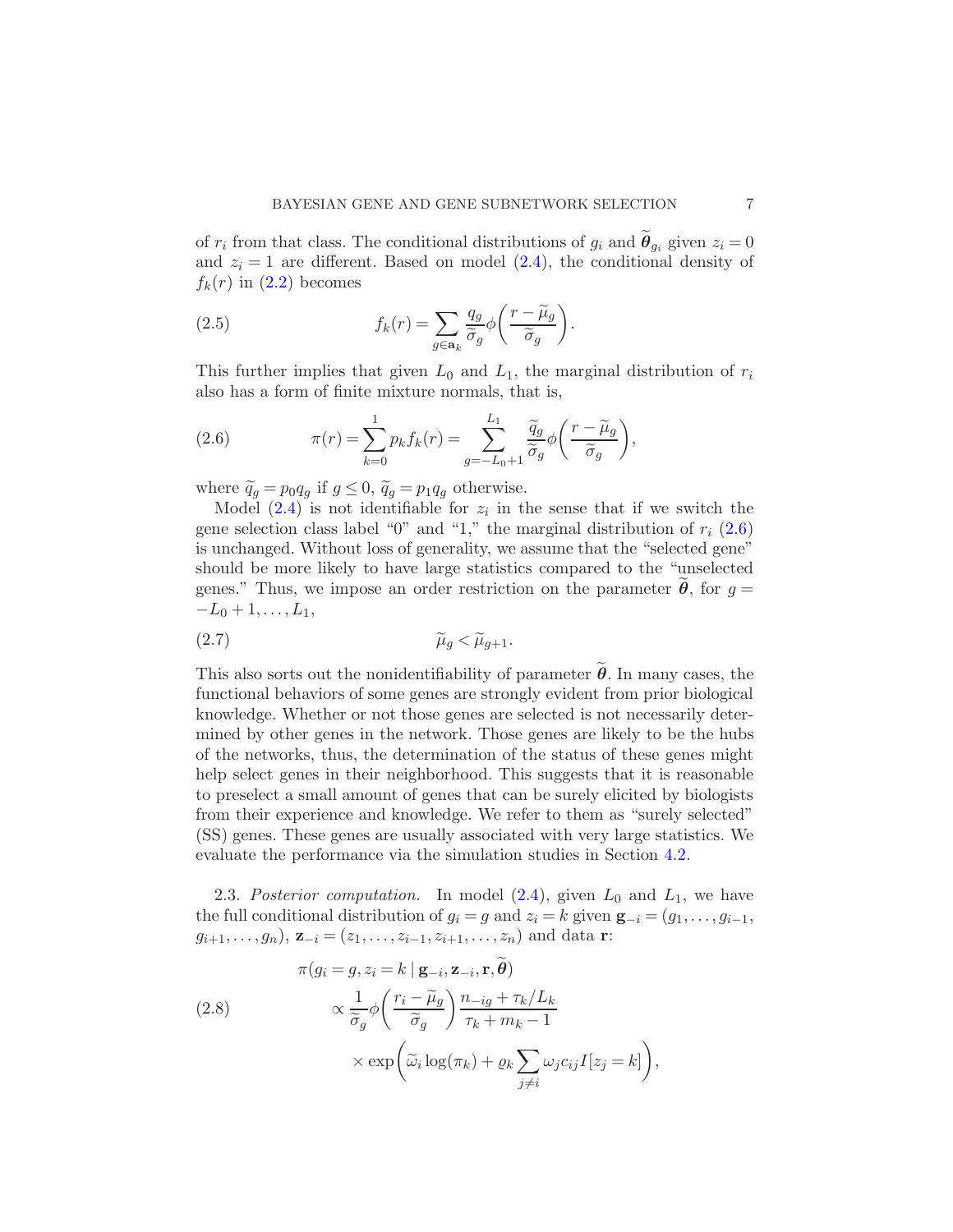where  $m_k = \sum_{i=1}^n I[z_i = k]$  is the number of genes in class k and  $n_{-ig} =$  $\sum_{j\neq i} I[g_j = g]$  represents the number of  $g_j$  for  $j\neq i$  that are equal to g. As  $L_0 \to \infty$  and  $L_1 \to \infty$ , if  $(g, k) = (g_j, z_j)$  for some  $j \neq i$ , then

<span id="page-7-1"></span>(2.9)  
\n
$$
\pi(g_i = g, z_i = k \mid \mathbf{g}_{-i}, \mathbf{z}_{-i}, \mathbf{r}, \boldsymbol{\theta})
$$
\n
$$
\propto \frac{n_{-ig}}{\tau_k + m_k - 1} \exp\left(\tilde{\omega}_i \log(\pi_k) + \varrho_k \sum_{j \neq i} \omega_j c_{ij} I[z_j = k]\right)
$$
\n
$$
\times \frac{1}{\tilde{\sigma}_g} \phi\left(\frac{r_i - \tilde{\mu}_g}{\tilde{\sigma}_g}\right)
$$

and

<span id="page-7-2"></span>
$$
\pi(g_i \neq g_j, z_i \neq z_j \text{ for all } j \neq i \mid \mathbf{g}_{-i}, \mathbf{z}_{-i}, \mathbf{r}, \boldsymbol{\theta})
$$
  
(2.10) 
$$
\propto \frac{\tau_k}{\tau_k + m_k - 1} \exp\left(\tilde{\omega}_i \log(\pi_k) + \varrho_k \sum_{j \neq i} \omega_j c_{ij} I[z_j = k]\right)
$$

$$
\times \frac{\Gamma(\alpha_k + 1/2)\beta_k^{\alpha_k}}{\sqrt{2\pi}\Gamma(\alpha_k)\xi_k} \int \phi\left(\frac{\mu - \gamma_k}{\xi_k}\right) \left(\beta_k + \frac{1}{2}(r_i - \mu)^2\right)^{-(\alpha_k + 1/2)} d\mu,
$$

where the integral can be efficiently computed by the Gaussian quadrature method in practice. See Section A in the supplemental article [Zhao, Kang and Yu  $(2014)$  for the derivations of equations  $(2.9)$  and  $(2.10)$ .

The full conditionals of  $\tilde{\mu}_g$  and  $\tilde{\sigma}_g^2$  for  $g \in \{g_1, \ldots, g_n\}$  are given by

(2.11) 
$$
[\widetilde{\mu}_g \,|\, \widetilde{\sigma}_g^2, \mathbf{r}] \sim \mathcal{N}\bigg(\frac{\widetilde{\sigma}_g^2 \gamma_k + \xi_k^2 \sum_{i:g_i=g} r_i}{\widetilde{\sigma}_g^2 + \xi_k^2 n_g}, \frac{\widetilde{\sigma}_g^2 \xi_k^2}{\widetilde{\sigma}_g^2 + \xi_k^2 n_g}\bigg),
$$

(2.12) 
$$
[\widetilde{\sigma}_g^2 \mid \widetilde{\mu}_g, \mathbf{r}] \sim \text{IG}\bigg(\alpha_k + \frac{n_g}{2}, \beta_k + \frac{1}{2} \sum_{i:g_i = g} (r_i - \widetilde{\mu}_g)^2\bigg),
$$

where  $k = I[g > 0]$  and  $n_g = \sum_{i=1}^n I[g_i = g]$ . We summarize this algorithm in Section B.1 in the supplemental article [Zhao, Kang and Yu [\(2014](#page-23-4))] and refer to it as NET-DPM-1. It is computationally intensive when  $n$  is very large. To mitigate this problem, we propose two fast algorithms to fit finite mixture models (FMM) with appropriate choices of the number of components.

### <span id="page-7-0"></span>2.4. Fast computation algorithms.

2.4.1. FMM approximation. When  $L_1$  and  $L_0$  fit the data well, we can accurately approximate the infinite mixture model  $(2.1)$  by the FMM  $(2.4)$ . Given a fixed  $L_0$  and  $L_1$ , it is straightforward to perform posterior computation for model  $(2.4)$  based on  $(2.8)$ . We refer to this algorithm as NET-DPM-2 (see Section B.2 in the supplemental article [Zhao, Kang and Yu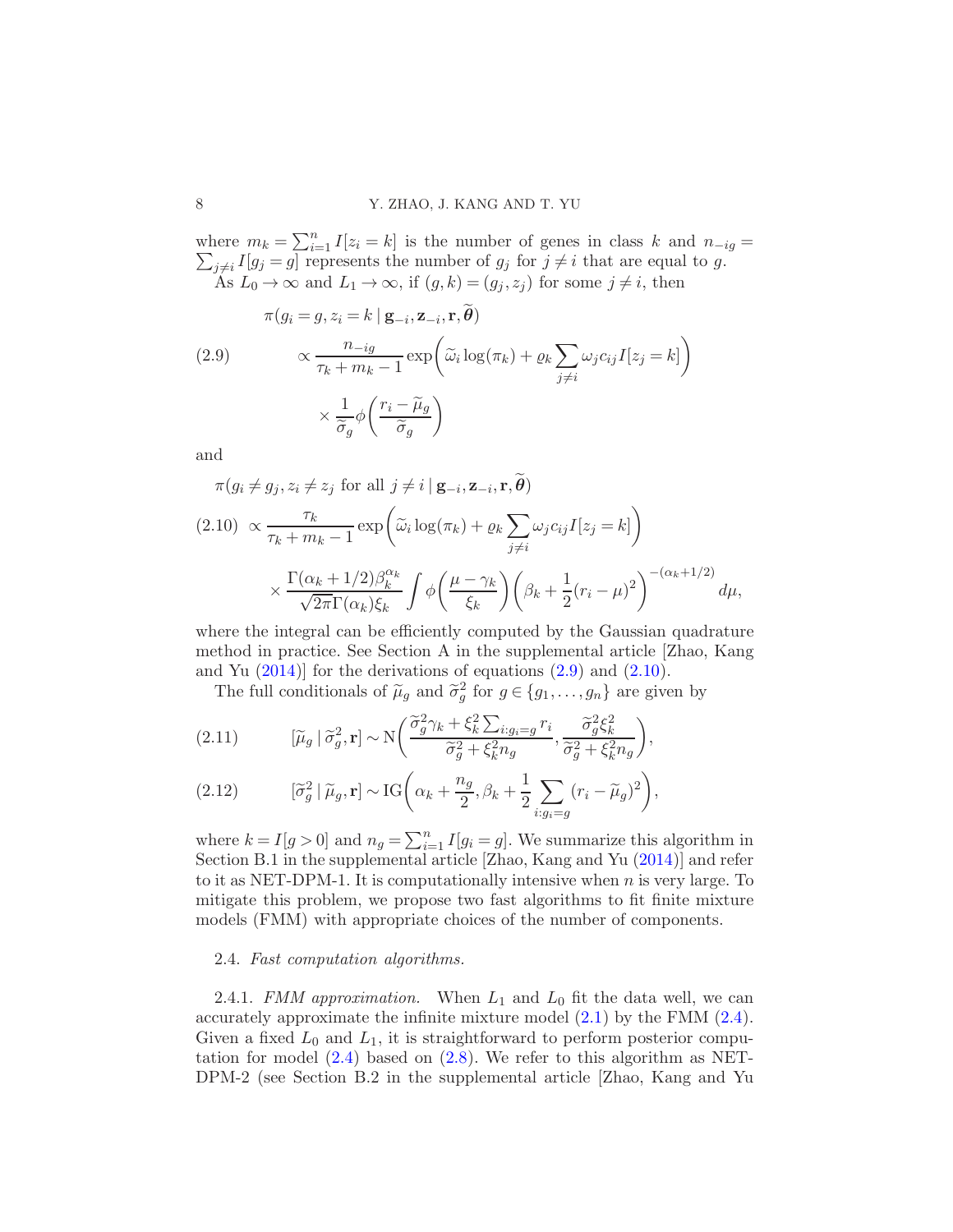[\(2014\)](#page-23-4)] for details). This algorithm does not change the dimension of  $\ddot{\theta}$  over iterations. In this sense, it simplifies the computation. Also, in order to keep computation efficient, we search for smaller values of  $L_0$  and  $L_1$  which fit the data well. This can be achieved under the guidance of a DPM density fitting for which we introduce an algorithm in the next section.

2.4.2. Hierarchical ordered density clustering. Without using the network information, a DPM model fitting on data **r** provides an approximation to the marginal density  $(2.6)$ . It generates posterior samples for mixture densities, where the mean number of components should be close to  $L_0 + L_1$ . Let us focus on one sample. Suppose  $L_0 + L_1$  is equal to the number of components in this sample. To further obtain an estimate of  $L_0$  and  $L_1$  for this sample, we need to partition the  $L_0 + L_1$  components into two classes. Thus, we propose an algorithm to cluster a set of ordered densities. We call it hierarchical ordered density clustering (HODC). Here, the density order is determined by the mean location of that density. For example, a set of Gaussian density functions are sorted according to their mean parameters. Similar to the classical hierarchical clustering analysis, we define a distance metric of density functions:

(2.13) 
$$
d(f, f') = \int_{-\infty}^{+\infty} [f(x) - f'(x)]^2 dx,
$$

where f and f' are two univariate density functions. Let  $\mathcal{P} = \{(\hat{\mu}_g, \hat{\sigma}_g^2, \hat{p}_g)\}_{g=1}^{L_0+L_1}$ denote parameters for  $L_0 + L_1$  Gaussian densities, where  $\hat{\mu}_q < \hat{\mu}_{q+1}$ ,  $\hat{g} =$  $1, 2, \ldots, L_0 + L_1 - 1$ . This is the input data to the HODC algorithm totally consisting of  $L_0 + L_1 - 2$  steps. At the m step, there are  $L_0 + L_1 - m$  clusters of densities and let  $\mathbf{s}_l^{(m)}$  $l_1^{(m)}$ , for  $l = 1, \ldots, L_0 + L_1 - m$ , denote the density indices in cluster  $l$ . To simplify, we define

(2.14) 
$$
\widetilde{\phi}(r; \mathbf{s}, \mathcal{P}) = \sum_{g \in \mathbf{s}} \frac{\widehat{p}_g}{\widehat{\sigma}_g} \phi \left( \frac{r - \widehat{\mu}_g}{\widehat{\sigma}_g} \right) / \sum_{g \in \mathbf{s}} \widehat{p}_g,
$$

which represents a mixture of Gaussian densities, where the components indexed by **s** are a subset of  $\{\phi[(r - \hat{\mu}_g)/\hat{\sigma}_g\}_{g=1}^{L_0+L_1}$ . HODC:

Input: Parameters for a mixture of Gaussian densities, that is, P.

**Initialization:** Set  $m = 0$  and  $\mathbf{s}_l^{(0)} = \{l\}$ , for  $l = 1, 2, ..., L_0 + L_1$ ;

Repeat the following steps until  $m = L_0 + L_1 - 2$ :

Step 1: Find

$$
l^{(m)} = \arg\min_{l} d(\widetilde{\phi}(\cdot; \mathbf{s}_l^{(m)}, \mathcal{P}), \widetilde{\phi}(\cdot; \mathbf{s}_{l+1}^{(m)}, \mathcal{P})).
$$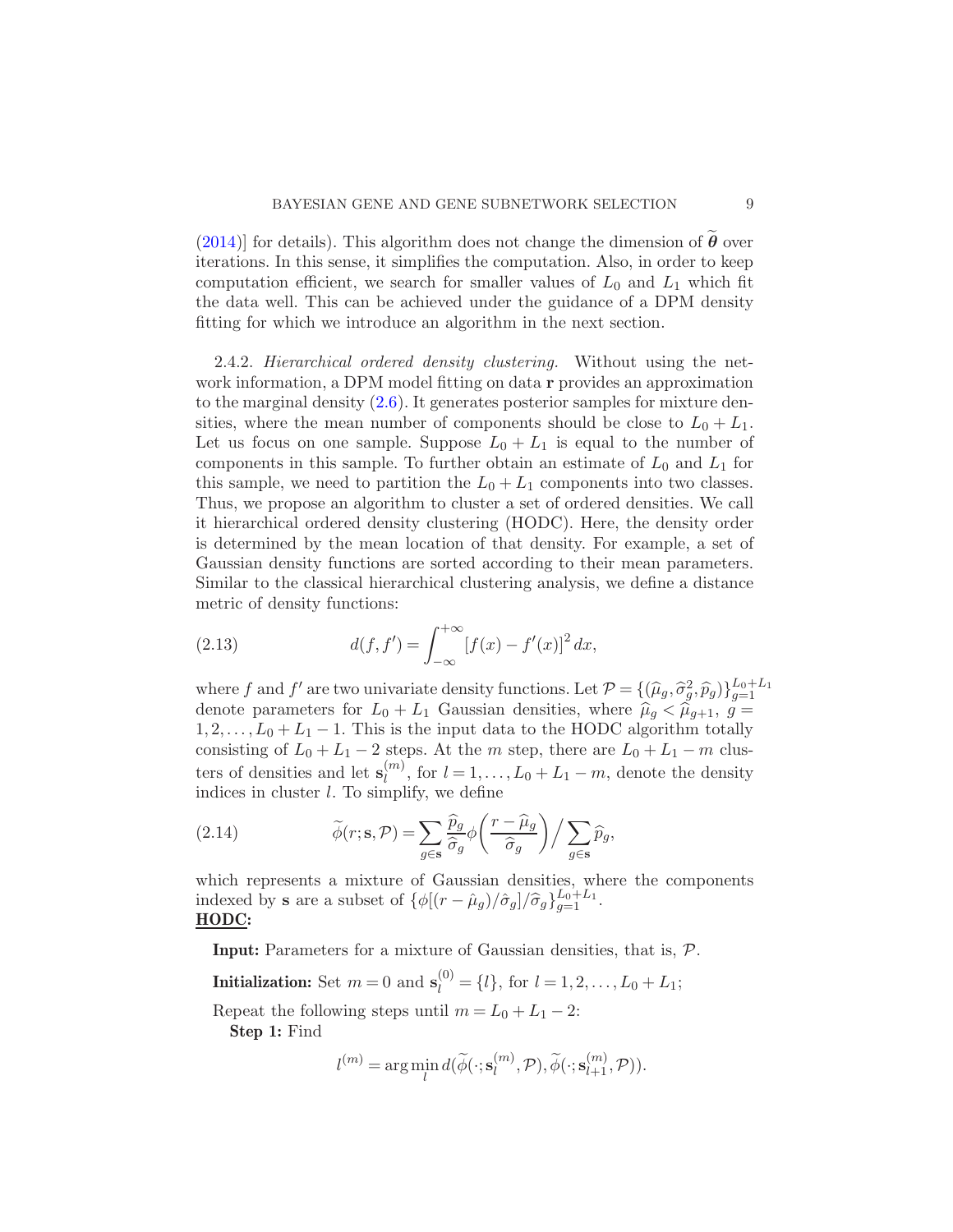

<span id="page-9-0"></span>FIG. 1. An illustration of the HODC algorithm for six density components: the HODC starts with clustering densities 1 and 2 as a mixture density labeled as 7, since the "distance" between 1 and 2 is shorter than all other adjacent density pairs. Then the HODC computes the "distance" between densities 3 and 7, densities 3 and 4,  $\dots$ , to proceed the clustering. Following this procedure, the HODC ends up with clustering densities 1, 2, 3 as a mixture density (labeled as  $8$ ) and  $4$ , 5, 6 as another mixture density (labeled as 10).

**Step 2:** For  $l = 1, 2, ..., L_0 + L_1 - m - 1$ , set

$$
\mathbf{s}_l^{(m+1)} = \begin{cases} \mathbf{s}_l^{(m)} & \text{if } l < l^{(m)}, \\ \mathbf{s}_l^{(m)} \cup \mathbf{s}_{l+1}^{(m)} & \text{if } l = l^{(m)}, \\ \mathbf{s}_{l+1}^{(m)} & \text{if } l > l^{(m)}. \end{cases}
$$

Step 3: Set  $m = m + 1$ . Output:  $\{\mathbf{s}_l^{(m)}\}$  $\binom{m}{l}\sum_{l=1}^{L_0+L_1-m}$  for  $m=1,2,\ldots,L_0+L_1-2$ .

Figure [1](#page-9-0) illustrates the HODC algorithm. The algorithm stops when  $m =$  $L_0 + L_1 - 2$ , where the ordered density components are partitioned into two classes indexed by  $\mathbf{s}_1^{(m)}$  $\binom{m}{1}$  and  $\mathbf{s}_2^{(m)}$  $2^{(m)}$ . This suggests that the number of indices in  $\mathbf{s}_{k+1}^{(m)}$ , denoted by  $|\mathbf{s}_{k+1}^{(m)}|$ , is an estimate for  $L_k$  in model [\(2.4\)](#page-5-0). By running the HODC, we can obtain one  $L_k$  estimate for each posterior sample generated from a DPM fitting. We take the average of  $L_k$  estimates over all the posterior samples as the input of NET-DPM-2. The HODC also provides an approximation to  $f_k(r)$  in [\(2.5\)](#page-6-2), that is,  $\widetilde{\phi}(r; s_{k+1}^{(m)}, \mathcal{P})$ . This implies that we can further simplify the computation with the algorithm in the following section.

2.4.3. FMM guided by a DPM model fitting. From a DPM model fitting, we obtain V posterior samples of the parameters for the marginal density of **r**. We denote them as  $\mathcal{P}_v = \{(\widehat{\mu}_{vg}, \widehat{\sigma}_{vg}^2, \widehat{p}_{vg})\}_{g=1}^{L_v 0 + L_v 1}$ , for  $v = 1, 2, ..., V$ . For each  $\mathcal{P}_v$ , the HODC algorithm partitions  $\tilde{L}_{v0} + L_{v1}$  components into two classes, where the class-specific components are indexed by  $\mathbf{a}_{v,0}$  and  $\mathbf{a}_{v,1}$ . This leads to V approximations of  $f_k(r)$ , that is,  $\phi(r; \mathbf{a}_{v,k}, \mathcal{P}_v)$ . Given  $f_k(r)$ , our proposed gene selection model reduces to

i.i.d.

$$
[r_i \mid z_i = k] \stackrel{\text{1.i.d.}}{\sim} f_k(r)
$$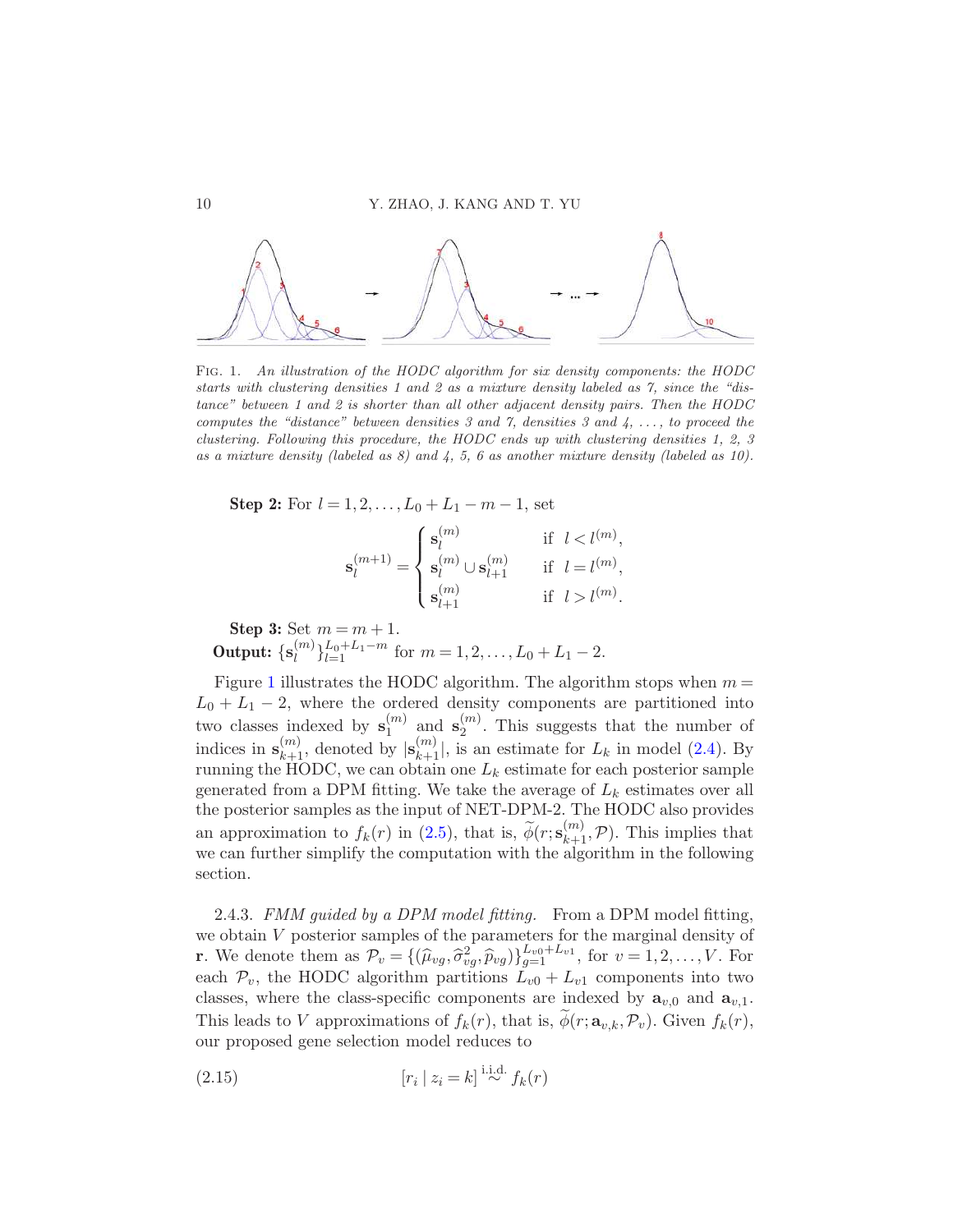for  $i = 1, 2, \ldots, n$  and  $k = 0, 1$ , and **z** follows [\(2.3\)](#page-5-1). To make inference on the posterior distribution of **z** by combining all V approximations of  $f_k(r)$ , we consider

(2.16) 
$$
\pi(\mathbf{z} | \mathbf{r}) \approx \frac{1}{V} \sum_{v=1}^{V} \pi(\mathbf{z} | \mathbf{r}, \widetilde{\boldsymbol{\phi}}_{v}),
$$

where  $\phi_v = {\phi(r; \mathbf{a}_{v,0}, \mathcal{P}_v), \phi(r; \mathbf{a}_{v,1}, \mathcal{P}_v)}$ . For each v, the full conditional of  $z_i$  is given by

(2.17) 
$$
\pi(z_i = k | \mathbf{z}_{-i}, \mathbf{r}, \phi_v) \propto \widetilde{\phi}(r_i; \mathbf{a}_{v,k}, \mathcal{P}_v) \exp\left(\widetilde{\omega}_i \log(\pi_k) + \varrho_k \sum_{j \neq i} \omega_j c_{ij} I[z_j = k]\right).
$$

We refer to this algorithm as NET-DPM-3 (see Section B.3 in the supplemental article [Zhao, Kang and Yu [\(2014](#page-23-4))] for details). It is extremely fast with a moderate  $V$ . Since the marginal density is estimated without using the network information, it might introduce bias on the distribution of  $z_i$ and underestimate the variability of  $z_i$ . From our experience, those issues do not affect the selection accuracy much. Some examples are provided in Section [4.](#page-14-0)

2.5. The choice of hyperparameters. To proceed NET-DPMs, we need to specify the hyperparameters  $\pi$ ,  $\rho$  and  $\omega$  in [\(2.3\)](#page-5-1). We assume that  $\omega$  is prespecified according to biological information. In this paper, we choose equal weight, that is,  $\omega = 1_n$  without incorporating any biological prior knowledge. We suggest two approaches to choosing  $\pi$  and  $\varrho$ : (1) we assign hyperpriors on  $\pi$  and  $\rho$  and make posterior inference; (2) for a set of possible choices of  $\pi$  and  $\rho$ , we employ the Bayesian model averaging. The details are provided in Section C in the supplemental article [Zhao, Kang and Yu  $(2014)$ .

<span id="page-10-0"></span>3. Application. To demonstrate the behavior of our method, we apply the proposed method to the analysis of the Spellman yeast cell cycle microarray data set [Spellman et al. [\(1998](#page-22-16))]. The data set is intended to detect genes with periodic behavior along the procession of the cell cycle. It has been extensively used in the development of computational methods. The network is summarized from the Database of Interacting Proteins (DIP) [Xenarios et al. [\(2002\)](#page-23-5)]. We use the high-confidence connections between yeast proteins from the DIP. Eventually, the network contains 2031 genes, where the mean, median, maximum and minimum edges per gene are 3.948, 2, 57 and 1, respectively.

There is no outcome variable in the cell-cycle data set. In this demonstration we focus on the selection of genes with periodic behavior in light of the network. It is known that such genes show different phase shifts along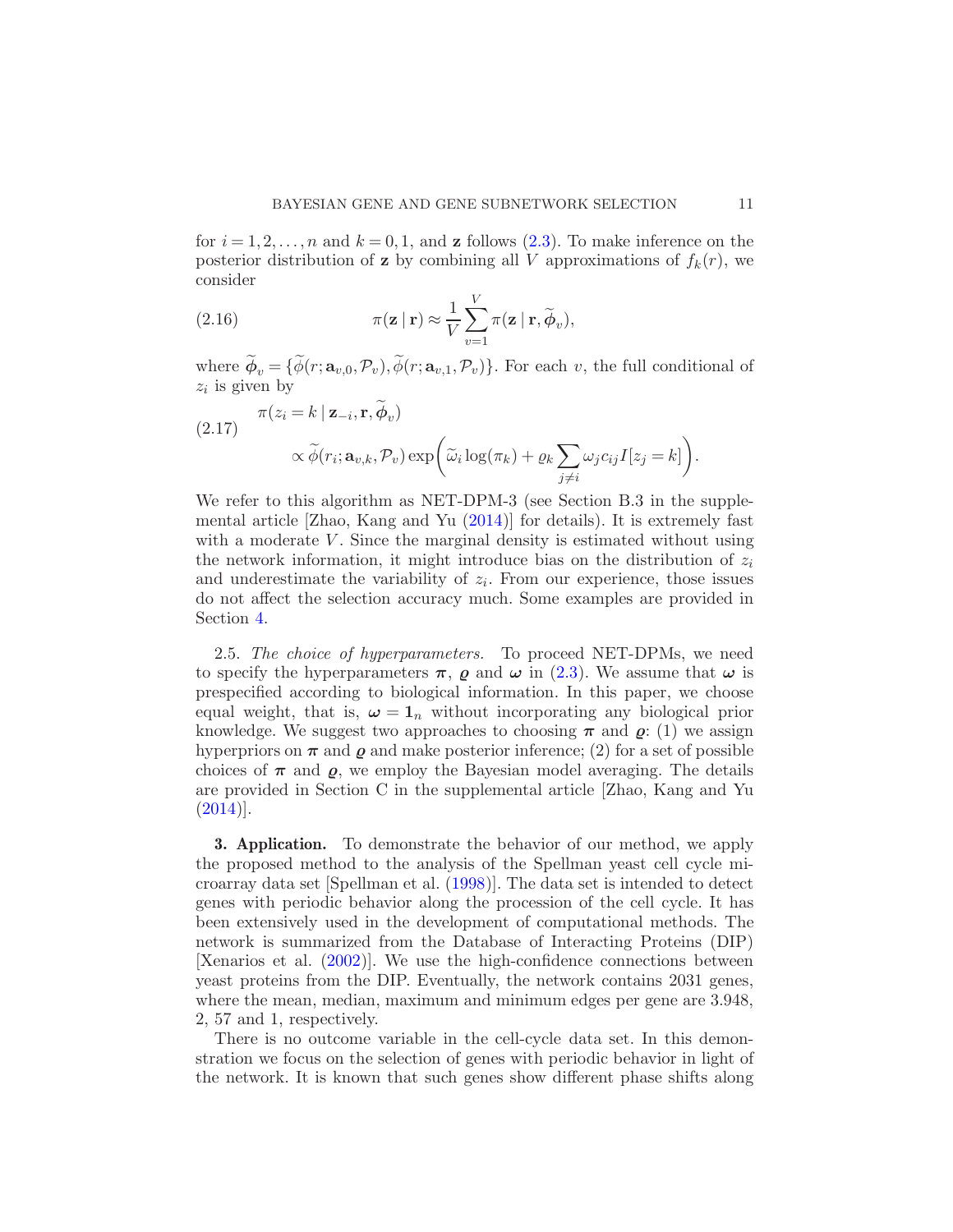<span id="page-11-0"></span>TABLE 1 Gene selection results by the three methods for the cell cycle data set

|            |                 | NET-DPM-1         | <b>STD-DPM</b>  |            |  |
|------------|-----------------|-------------------|-----------------|------------|--|
|            | <b>Selected</b> | <b>Unselected</b> | <b>Selected</b> | Unselected |  |
| NET-DPM-3  |                 |                   |                 |            |  |
| Selected   | 170             | 46                | 100             | 116        |  |
| Unselected | 31              | 1784              | 14              | 1801       |  |

the cell cycle and may not be correlated with each other [Yu [\(2010](#page-23-6))]. We first perform the Fisher's exact G test for periodicity [Wichert, Fokianos and Strimmer  $(2004)$  for each gene. We then transform the p-values to normal quantiles,  $r_i = -\Phi^{-1}(p_i)$  for gene i. We apply the fully Bayesian inference (NET-DPM-1), one fast computation approach (NET-DPM-3) and the standard DPM model fitting (STD-DPM) to this data set. For the NET-DPM-1, set  $\tau_0 = 10$ ,  $\tau_1 = 2$ ; following the results by STD-DPM, set  $\gamma_k = \overline{\mu}_k$ ,  $\xi_k^2 = \overline{\sigma}_k^2$ ,  $\beta_k = 10$ ,  $\alpha_k = \overline{\sigma}_k^2 / \xi_k^2 + 1$  with  $k = 0, 1$ , where  $\{\overline{\mu}_k\}$  and  $\{\overline{\sigma}_k^2\}$ are preliminary estimations by the STD-DPM. We also conduct a sensitivity analysis for the hyperparameters specification (see the details in Section E in the supplemental article [Zhao, Kang and Yu  $(2014)$ ]) to verify the robustness of the proposed methods. For both methods, the choices of  $\pi_0$  and  $\rho$  for the model averaging algorithm are  $(0.75, 0.8, 0.85, 0.9)$  and  $(0.5, 1, 5, 10, 15) \times (0.5, 1, 5, 10, 15)$  with restriction  $\rho_0 < \rho_1$ . We run all the algorithms 5000 iterations with 2000 burn-in. In this article, the standard DPM fitting is obtained by an R package: DPpackage and all the proposed algorithms are implemented in R.

Table [1](#page-11-0) presents the gene selection results based on three methods in a two-by-two table format. The number of the "selected" genes by the NET-DPM-1, the NET-DPM-3 and the STD-DPM are 201, 216 and 114, respectively. The summation of the diagonal elements of the table comparing the NET-DPM-3 and the NET-DPM-1 is larger than that for NET-DPM-3 and the STD-DPM. This indicates a stronger agreement between the two algorithms for NET-DPM.

We focus our discussion on the NET-DPM-3 results. After removing all unselected genes, as well as selected genes not connected to any other selected genes, 163 of the 216 genes fall into 11 subnetworks. Of the 11 subnetworks, 10 are very small, each containing 5 or less genes. The remaining subnetwork contains 135 genes. Considering the purpose of the study is to find genes with periodic behavior, and most such genes are functionally related and regulated by the cell cycle process, this result is expected. We present the subnetwork in Figure [2.](#page-12-0) Sixty-one of the 135 genes belong to the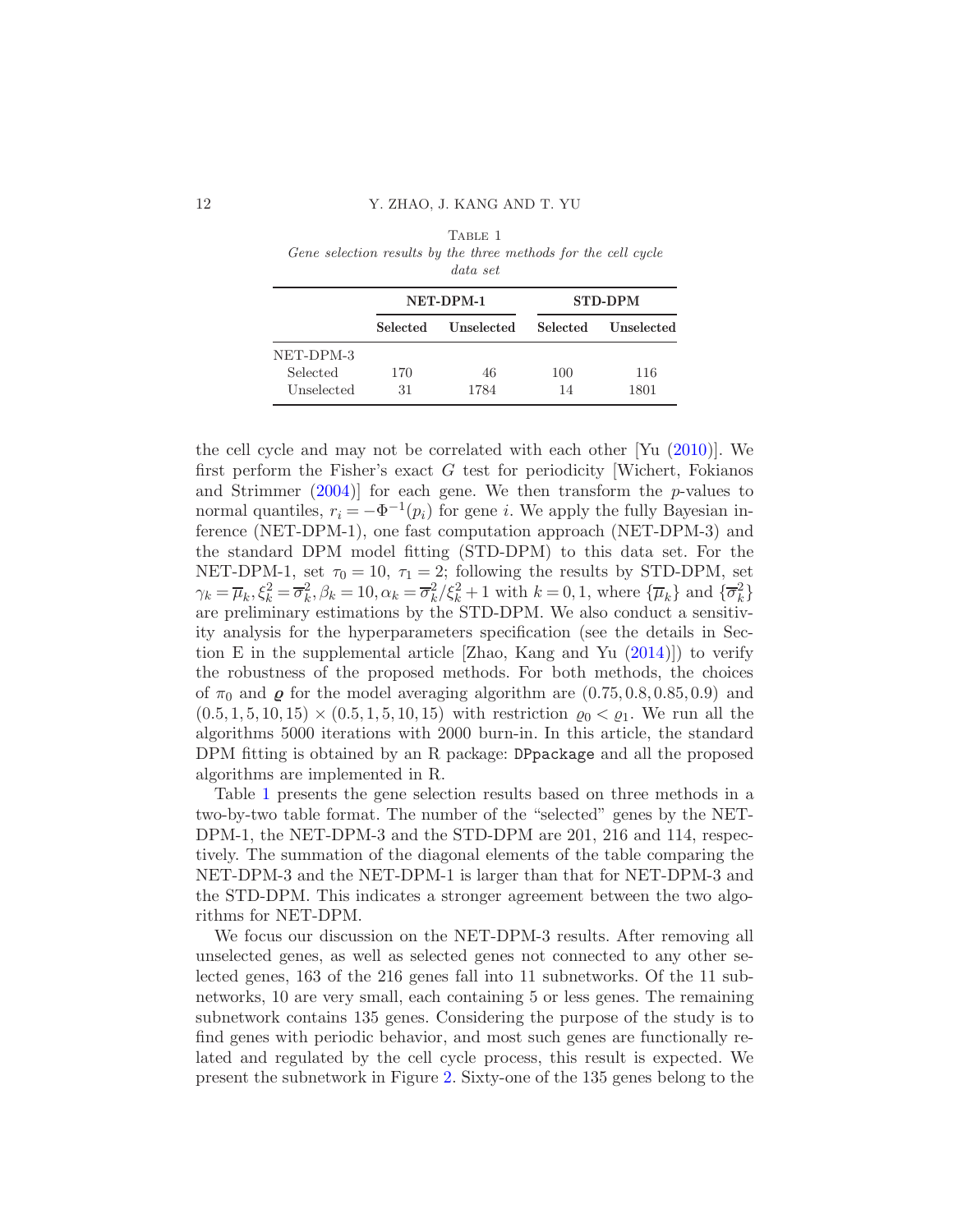

<span id="page-12-0"></span>Fig. 2. A subnetwork composed of genes with periodic behavior. The subnetwork consists of 135 genes. Red nodes: genes functionally involved in the M-phase of cell cycle; blue node: genes functionally involved in the interphase of cell cycle; green nodes: genes functionally involved in both M and interphase of cell cycle.

mitotic cell cycle process based on gene ontology [Ashburner et al. [\(2000](#page-21-8))]. The yeast mitotic cell cycle can be roughly divided into the M phase and the interphase, which contains S and G phases [Ashburner et al. [\(2000](#page-21-8))]. We do not further divide the interphase because the number of genes annotated to its descendant nodes are small. Among the 135 genes, 45 are annotated to the M phase, and 21 are annotated to the interphase. By coloring the M phase genes in red, the interphase genes in blue and the genes annotated to both phases in green, we see that the majority of the selected M phase genes are clustered on the subnetwork, while the selected interphase genes are somewhat scattered, with 7 falling into a small but tight cluster.

We show part of the subnetwork detected by the NET-DPM-3 with the corresponding one under the STD-DPM in Figure [3,](#page-13-0) where the genes that are linked by a dashed line are connected to other genes that are not shown in the figure. In this subnetwork, the gene selection results by the NET-DPM-1 agree with the NET-DPM-3 except for only one gene "YML064" for which the NET-DPM-1 does not select it with probability 0.478, while the NET-DPM-3 selects it with probability 0.687. This implies that both methods provide large uncertainty on this gene. Comparing the top panel (our method, NET-DPM-3) and bottom panel (STD-DPM), we observe a number of genes selected by NET-DPM but not by STD-DPM, and almost all such genes are cell cycle-related (denoted by a star by the ORF name). Examples include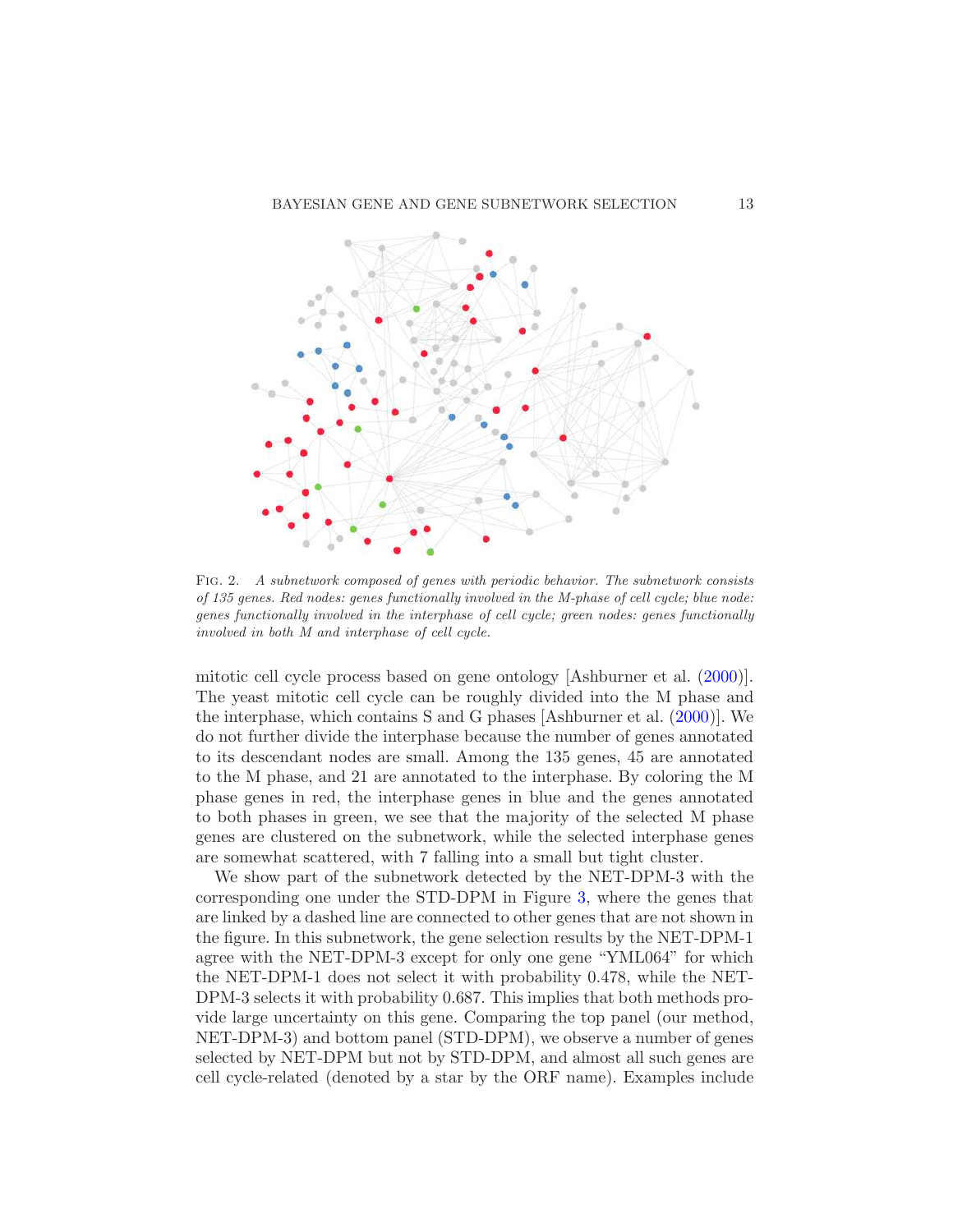

<span id="page-13-0"></span>Fig. 3. A portion of the subnetwork shown in Figure [2,](#page-12-0) together with the immediate neighbors of the selected genes. Upper panel: NET-DPM-3 results; lower panel: STD-DPM results. The node labels indicate the gene name; circles and triangles represent "selected" and "unselected" genes; colors denote the value of the normal quantiles; a star in superscript represents the genes functionally annotated to the cell cycle process. Dash lines denote connections to genes not shown in the figure.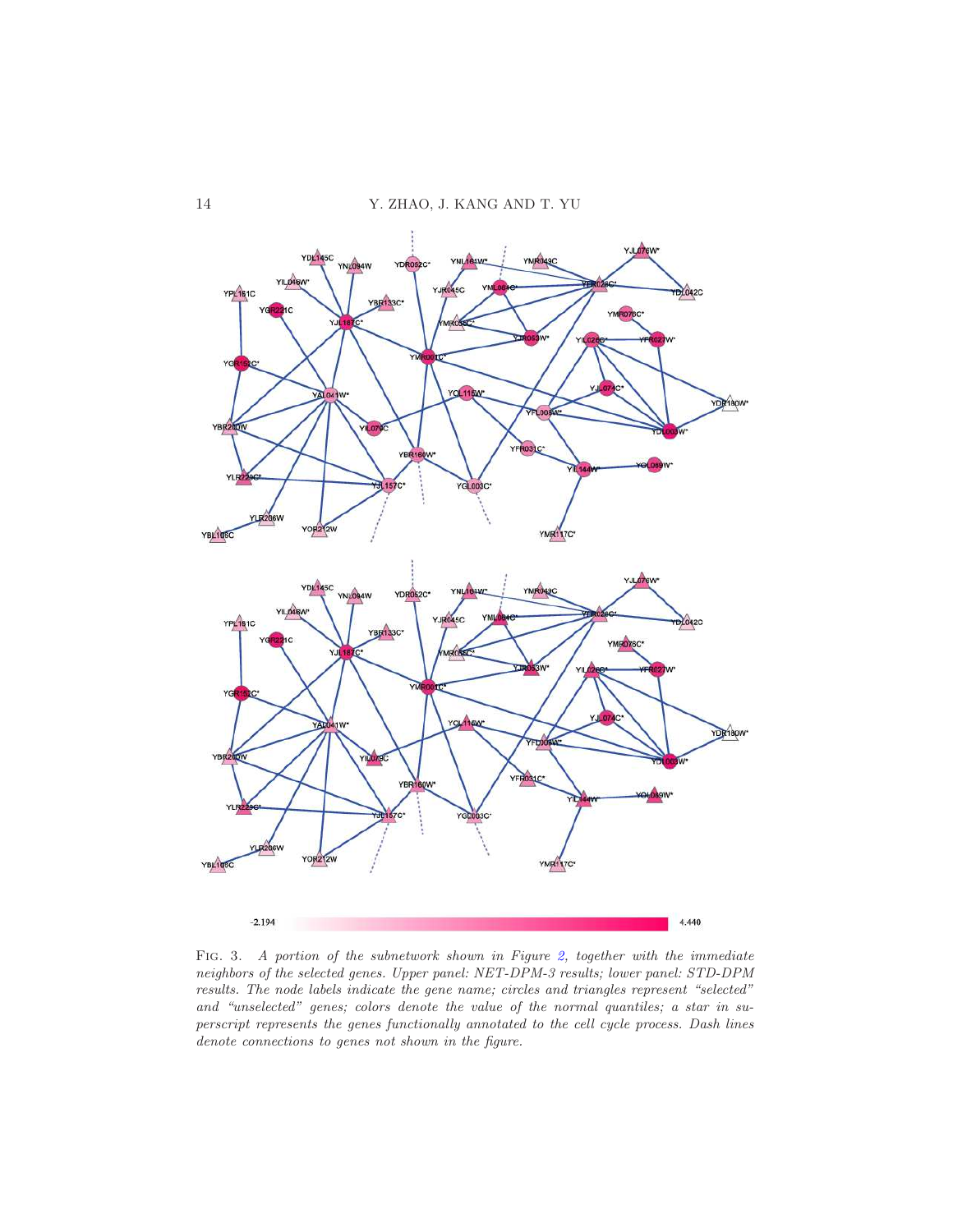YAL041W (CLS4), which is required for the establishment and maintenance of polarity and critical in bud formation [\[Chenevert, Valtz and Herskowitz](#page-21-9) [\(1994\)](#page-21-9); [Cherry et al.](#page-21-10) [\(2012\)](#page-21-10)]. The gene only shows moderate periodic behavior, as denoted by the color of the node. However, due to its links to other genes that have strong periodic behavior, it is selected by our method as an interesting gene. Another example is YFL008W (SMC1). It is a subunit of the cohesion complex, which is essential in sister chromatid cohesion of mitosis and meiosis. The complex is also involved in double-strand DNA break repair [\[Strunnikov and Jessberger](#page-22-17) [\(1999](#page-22-17)); [Cherry et al.](#page-21-10) [\(2012](#page-21-10))]. Similar to CLS4, the periodic behavior of SMC1 is not strong enough. It is only selected when the information is borrowed from linked genes that are functionally related and show strong periodic behavior. A number of other cell cycle-related genes in Figure [3](#page-13-0) are in a similar situation, for example, YBR106W, YDR052C, YJL157C, YGL003C and YMR076C. These examples clearly show the benefit of utilizing the biological information stored in the network structure.

To assess the functional relevance of the selected genes globally, we resort to mapping the genes onto gene ontology biological processes [Ashburner et al. [\(2000](#page-21-8))]. We limit our search to the GO Slim terms using the mapper of the Saccharomyces Genome Database [Cherry et al. [\(2012\)](#page-21-10)]. The full result is listed in the supplementary file. Clearly, the overrepresented GO Slim terms are centered around cell cycle. Here we discuss some GO terms that are nonredundant. Among the 216 selected genes, 70 (32.4%, compared to 4.5% among all genes) belong to the process response to DNA damage stimulus (GO:0006974). The term shares a large portion of its genes with DNA recombination (GO:0006310) and DNA replication (GO:0006260) processes, which are integral to the cell cycle. Sixty-seven of the selected genes (31.0%, compared to 4.7% among all genes) belong to the process mitotic cell cycle (GO:0000278). Twenty-six of the 67 genes are shared with response to DNA damage stimulus (GO:0006974). Forty-one of the selected genes (19.0%, compared to 3.0% among all genes) belong to the process regulation of cell cycle (GO:0051726), among which 29 also belong to mitotic cell cycle  $(GO:0000278)$ . Thirty-one of the selected genes  $(14.4\%,$  compared to  $2.6\%$ among all genes) belong to the process meiotic cell cycle (GO:0051321), among which 12 are shared with mitotic cell cycle (GO:0000278). Other major enriched terms include chromatin organization (12.5%, compared to 3.5% overall), cytoskeleton organization (12.5%, compared to 3.4% overall), regulation of organelle organization (9.7%, compared to 2.4% overall) and cytokinesis (7.9%, compared to 1.7% overall). These terms clearly show strong relations with the yeast cell cycle.

<span id="page-14-0"></span>4. Simulation studies. In this section we illustrate the performance of our methods (NET-DPMs) using simulation studies with various network structures and data settings compared with other methods. In Simulation 1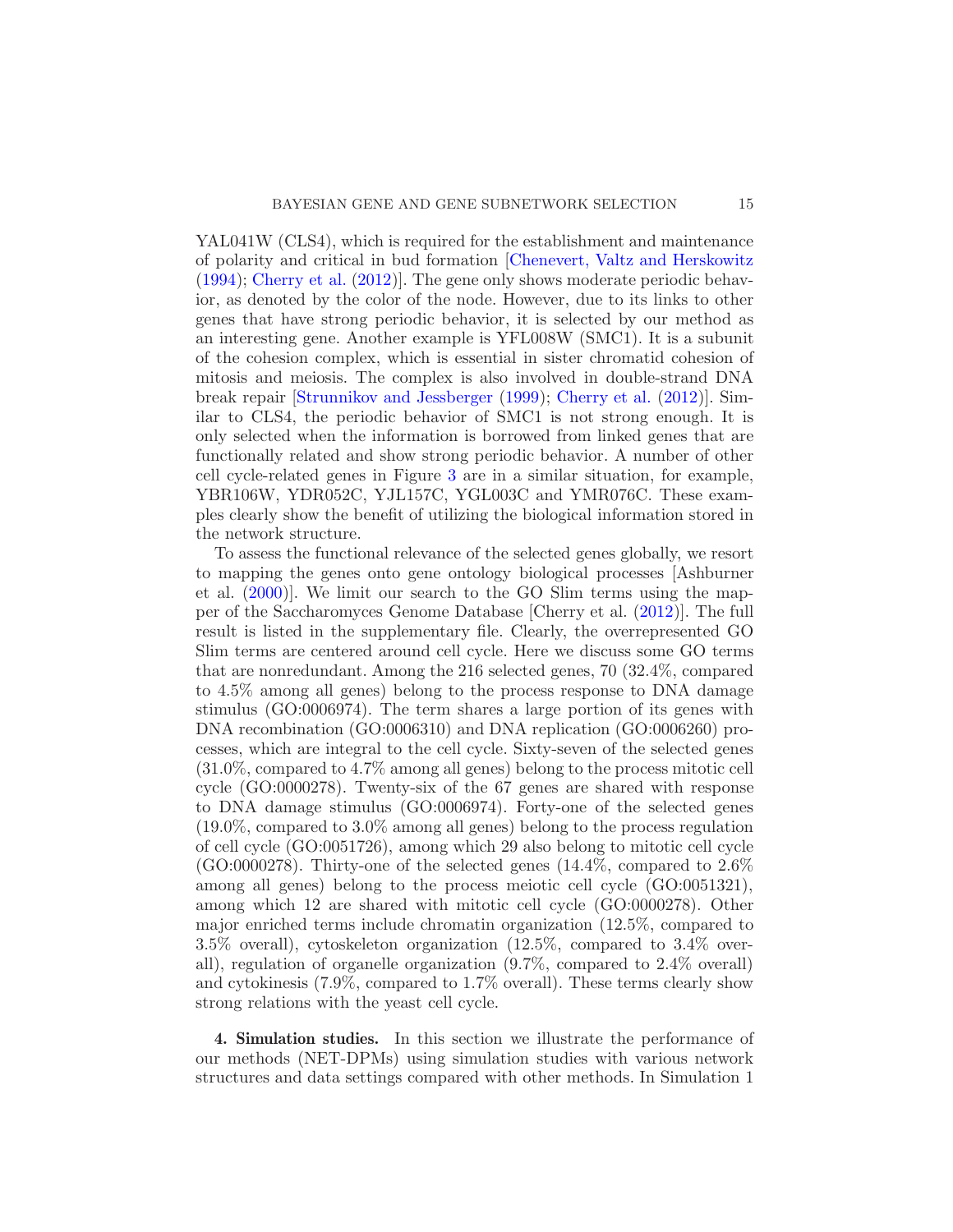we study the similarity between the fully computational algorithm NET-DPM-1 and two fast computation approaches NET-DPM-x,  $x = 2,3$ , in terms of gene selection accuracy and uncertainty estimations. Each of the three algorithms can be used along with one of the two methods for choosing hyperparameters: the posterior inference and model averaging. In Simulation 2 we focus on the gene network selection under a particular network structure and two types of simulated data to demonstrate the flexibility of the proposed methods. In both simulations we compare the NET-DPMs with a STD-DPM combined with the HODC algorithm without using any network information. In Section D in the supplemental article [Zhao, Kang and Yu [\(2014](#page-23-4))], we also demonstrate the flexibility of the proposed methods by conducting a simulation on the selection of genes that are strongly associated with an outcome variable, and compare our NET-DPMs with a network based Bayesian variable selection (NET-BVS) proposed by Li and Zhang  $(2010)$ .

4.1. Simulation 1. In this simulation we investigate the performance of the proposed algorithms using a simulated data set that mimic the real data in Section [3.](#page-10-0) We generate a scale-free network with 1000 genes based on the rich-get-rich algorithm [Barabási and Albert [\(1999](#page-21-11))], that is,  $n = 1000$ . Two hub genes with 64 and 69 connections to other genes are in this network; the mean and median edges per gene are 1.998 and 1. The partial network structure with the two hub genes included is shown in Figure [4.](#page-15-0) From the network structure, we generate  $z$  from the Ising model  $(2.3)$  with the sparsity parameter  $\pi_0 = 0.8$  and smoothness parameters  $\boldsymbol{\varrho} = (\varrho_0, \varrho_1) = (5, 10)$ . For  $i = 1, \ldots, n$ , in light of the results in Section [3,](#page-10-0) we simulate data  $r_i$  given  $z_i$ from the empirical distributions (Figure [5\)](#page-16-0) of the test statistics for "selected" and "unselected" genes in the Spellman yeast cell cycle microarray data. As shown in Section [3,](#page-10-0) the NET-DPM-3 (Scenario 1) and the STD-DPM (Scenario 2) provide different gene selections results. We set both scenarios as the truth to simulate data.

We apply the NET-DPM-x, for  $x = 1, 2, 3$ , and the STD-DPM to the simulated data set. To choose the sparsity and smoothness parameters, the



<span id="page-15-0"></span>Fig. 4. Partial network structure with the dash lines representing connections to other nodes not shown in the figure.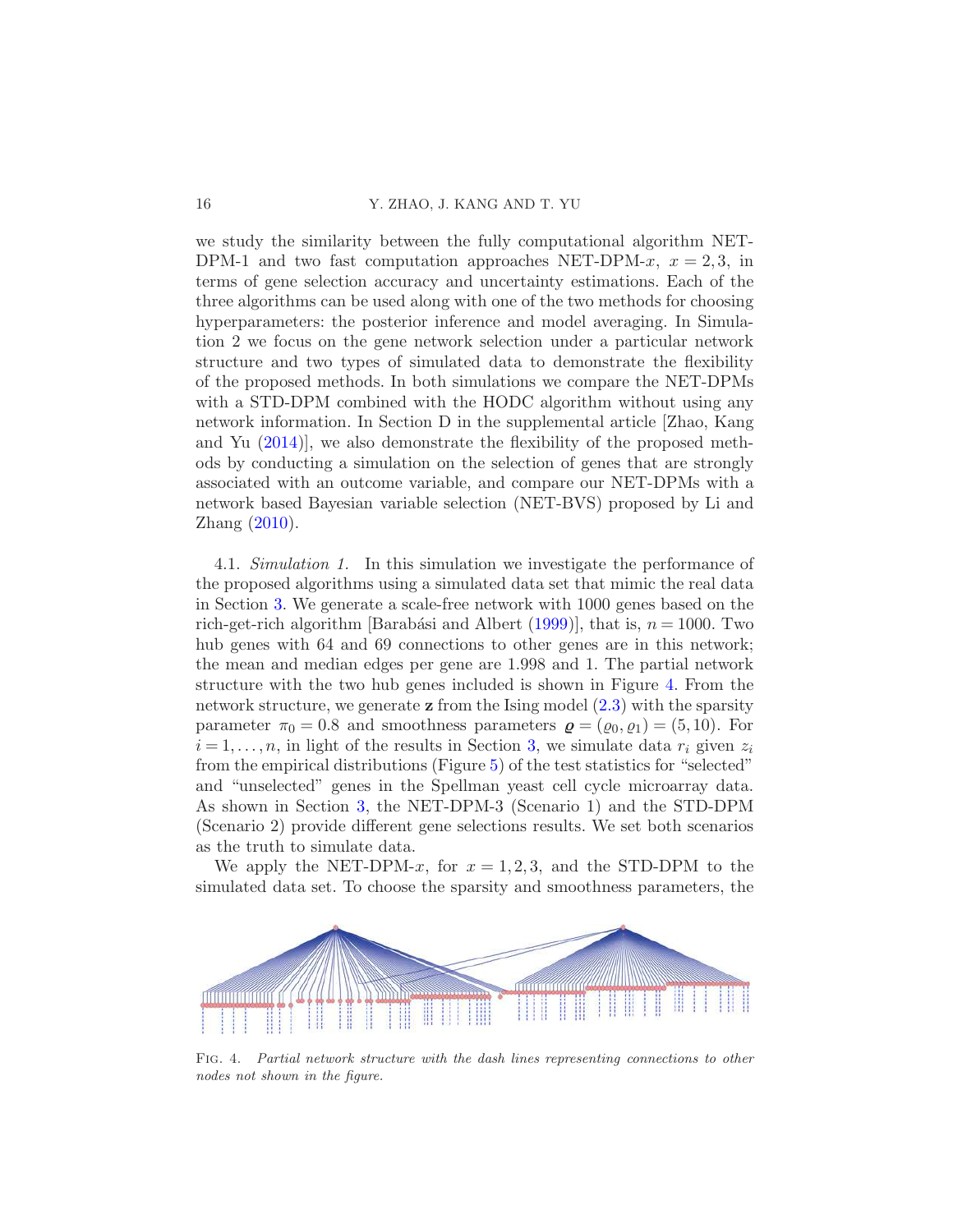

<span id="page-16-0"></span>Fig. 5. Empirical distributions of "selected" genes (upper panel) and "unselected" genes (lower panel) in the Spellman yeast cell cycle data estimated by the NET-DPM-3 (right panel) and the STD-DPM (left panel).

NET-DPM-1 and the NET-DPM-3 are both combined with model averaging, where the possible choices of  $\pi_0$  and  $\varrho$  are  $(0.75, 0.8, 0.85, 0.9)$  and  $(1, 5, 10, 20, 50) \times (1, 5, 10, 20, 50)$ , while the NET-DPM-2 is combined with the posterior inference on  $(\pi_0, \rho)$ . As for other hyperparameters, we specify  $\tau_k, \xi_k, \gamma_k, \beta_k, \alpha_k; k = 0, 1$  the same way as in the data application for the NET-DPM-x, for  $x = 1, 2$ . With random starting values, each algorithm is run 10 times under 10,000 iterations with 2000 burn-in. For each gene i, the mode of the marginal posterior probability of  $z_i$  is taken to determine whether gene i is selected or not. The selection performance for each method based on the average of the 10 runs is presented in Table [2.](#page-17-0) We also compare the posterior probability estimates of z between different algorithms under Scenario 1 in Figure [6.](#page-17-1)

From Table [2,](#page-17-0) it is clear that the NET-DPMs achieve a better selection performance than the STD-DPM method under both scenarios. The STD-DPM without using the gene network information provides an extreme high false discovery rate in each scenario. This implies that it is critical to incorporate the gene network information to control FDR. Table [2](#page-17-0) also suggests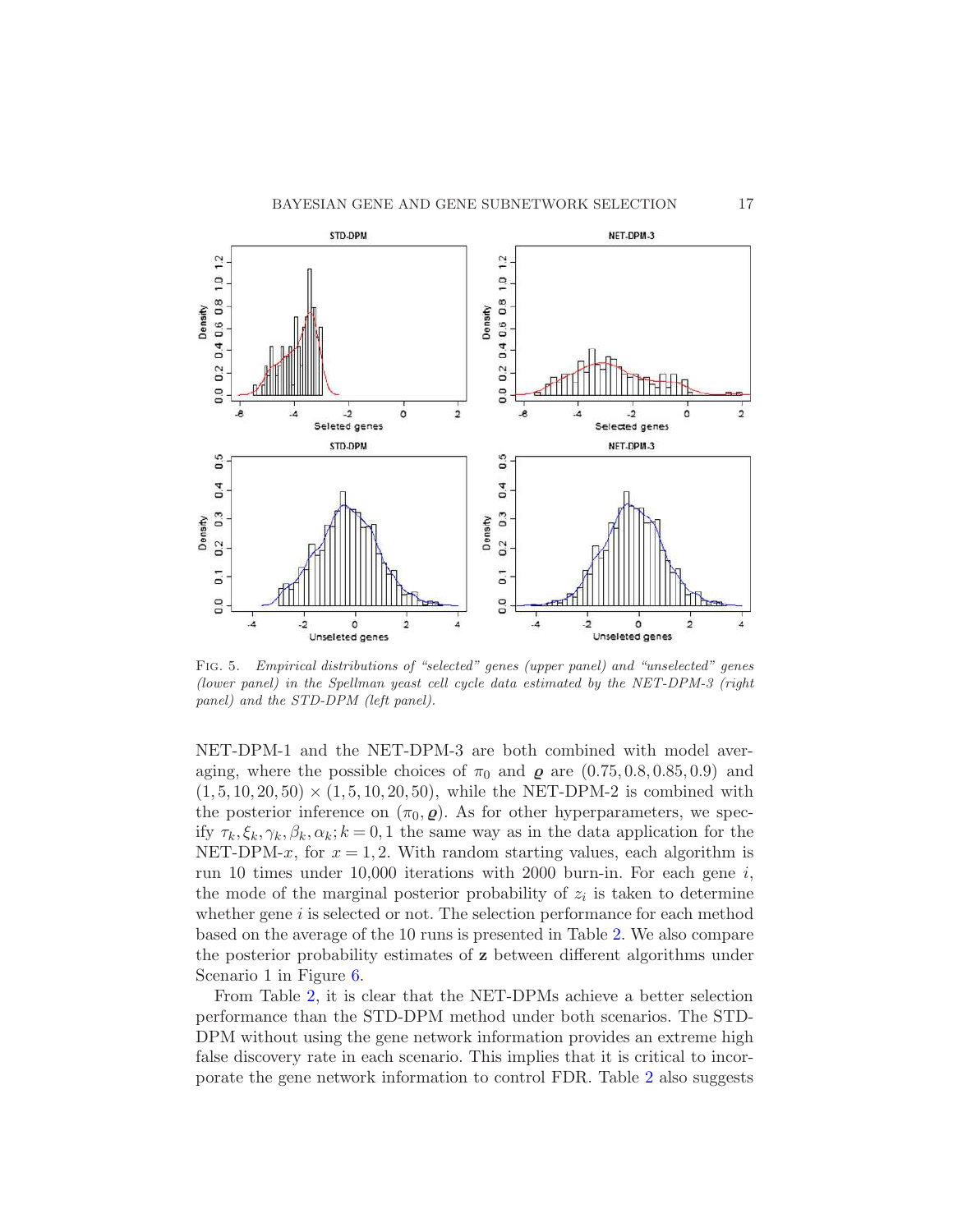<span id="page-17-0"></span>

|                                |            |       | STD-DPM NET-DPM-1 NET-DPM-2 NET-DPM-3 |       |  |  |
|--------------------------------|------------|-------|---------------------------------------|-------|--|--|
|                                | Scenario 1 |       |                                       |       |  |  |
| True positive rate             | 0.893      | 0.973 | 0.920                                 | 0.920 |  |  |
| False positive rate            | 0.292      | 0.001 | 0.000                                 | 0.006 |  |  |
| False discovery rate           | 0.801      | 0.014 | 0.000                                 | 0.080 |  |  |
|                                | Scenario 2 |       |                                       |       |  |  |
| True positive rate             | 1.000      | 1.000 | 1.000                                 | 1.000 |  |  |
| False positive rate            | 0.232      | 0.000 | 0.000                                 | 0.007 |  |  |
| False discovery rate           | 0.741      | 0.000 | 0.000                                 | 0.085 |  |  |
| Typical computation time (hrs) | 0.100      | 8.500 | 2.800                                 | 0.150 |  |  |

TABLE 2 Gene selection accuracy in Simulation 1

the NET-DPM-2 and the NET-DPM-3 approximate the NET-DPM-1 very well in terms of the gene selection accuracy with a substantial lower computational cost (3.4 GHz CPU, 8 GB Memory, Windows System). In addition, a comparison between the NET-DPM-2 and the NET-DPM-3 shows that the Bayesian model averaging over hyperparameters  $(\pi_0, \rho)$  provides an efficient alternative to the standard Bayesian posterior inference procedure. For the posterior probability estimates, the NET-DPM-2 and the NET-DPM-3 achieve a good agreement, as shown in the left panel of Figure [6.](#page-17-1) However, in the right panel of Figure [6,](#page-17-1) compared with the NET-DPM-1, the NET-DPM-3 tends to provide larger probability estimates for the "selected" genes, but



<span id="page-17-1"></span>Fig. 6. Marginal posterior probabilities of the class labels of all 1000 genes by the different methods: NET-DPM-3 vs. NET-DPM-2 (left panel) and NET-DPM-2 vs. NET-DPM-1 (right panel). The probability values are jittered by tiny random noises for better presenting.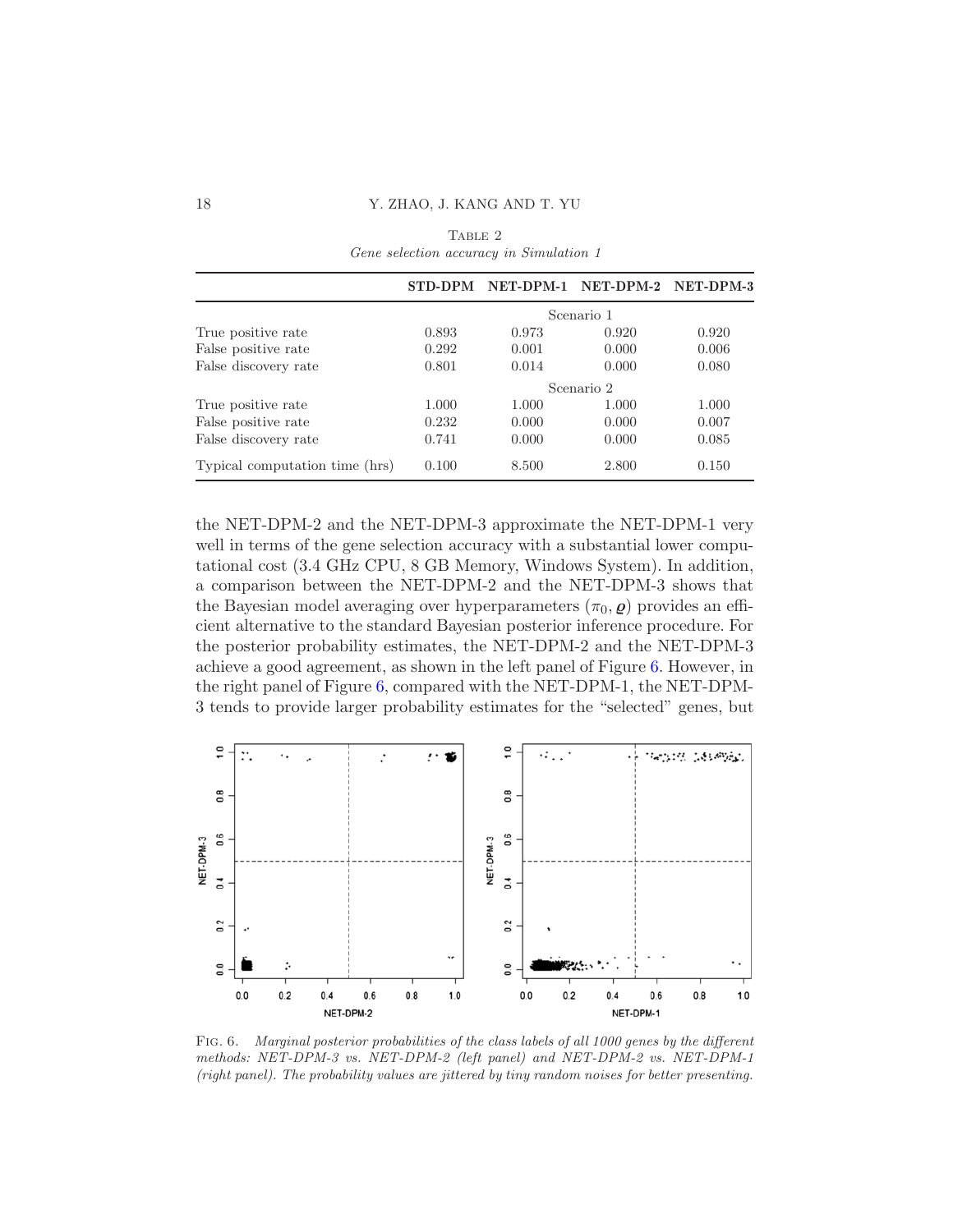

<span id="page-18-1"></span>Fig. 7. Partial simulated gene network structure: the blue nodes represent "selected" genes and the red nodes represent "unselected" genes. Dash lines denote connections to genes not shown in the figure. A subnetwork of interest includes nodes 1, 2, 3, 4 and 5, which are encircled by a rectangle frame.

smaller probability estimates for "unselected" genes. This implies the fast computation approaches underestimate the uncertainty of gene selection.

<span id="page-18-0"></span>4.2. Simulation 2. In this simulation we demonstrate the flexibility of the proposed methods and their ability to identify subnetworks of interest. We consider a 94-gene network which consists of an 11-gene subnetwork by design and an 83-gene scale-free network simulated from the rich-get-rich algorithm. The mean and median edges per node for the whole network are 2.02 and 1. Figure [7](#page-18-1) shows the designed 11-gene subnetwork, where genes 5, 6 and 11 are connected with three other genes from the 83 gene scale-free network. Rather than simulating from priors, we directly specify the class label **z** as  $z_i = 1$  for  $i \in \{1, 2, 3, 4, 5, 8, 9, 10\}$ ,  $z_i = 0$  otherwise. In Figure [7](#page-18-1) the blue nodes represent the "selected" genes and the red nodes are "unselected" genes. In addition, all other genes in the scale-free network (not shown in the figure) are "unselected." The gene subnetwork of interest includes genes 1, 2, 3, 4 and 5, which are encircled by a rectangle frame in Figure [7.](#page-18-1) The null distribution for "unselected"  $r_i$  is specified as a standard normal distribution:  $[r_i | z_i = 0] \sim N(0, 1)$ . For the distribution of "selected" genes, we consider two settings:

| Gaussian data:    | $[r_i   z_i = 1] \sim 0.4 \times N(3, 1) + 0.6 \times N(2, 0.5),$ |
|-------------------|-------------------------------------------------------------------|
| Non-Gausian data: | $[r_i   z_i = 1] \sim 0.4 \times G(5,2) + 0.6 \times G(6,3),$     |

where  $G(a, b)$  denotes a gamma distribution with shape a and rate b. According to the above procedure, we simulate 100 data sets for each type of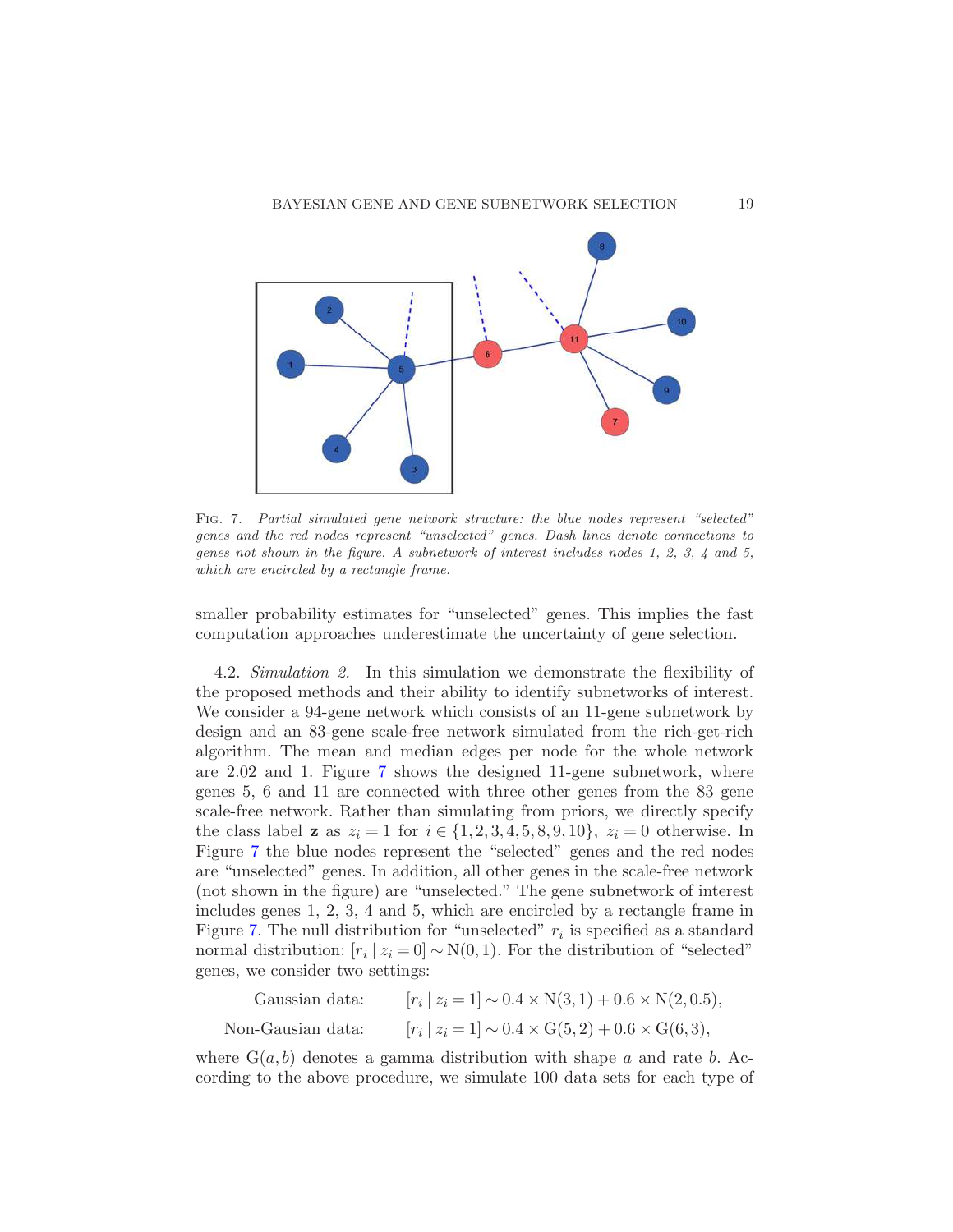<span id="page-19-1"></span>TABLE 3 Selection accuracy of gene subnetwork<sup>\*</sup> by TPR (true positive rate), FPR (false positive rate) and FDR (false discovery rate) in Simulation 2

| Method               | Gaussian data    |               |               | Non-Gaussian data |           |              |
|----------------------|------------------|---------------|---------------|-------------------|-----------|--------------|
|                      | TPR.             | FPR.          | FDR.          | TPR.              | FPR.      | <b>FDR</b>   |
| NET-DPM-3<br>STD-DPM | $63\%$<br>$15\%$ | $11\%$<br>33% | $15\%$<br>69% | 60%<br>17%        | 5%<br>26% | 8%<br>$60\%$ |

<sup>∗</sup>For gene subnetwork selection, the TPR is defined as the percentage of exactly selecting the correct network. The FPR is the percentage of selecting a larger network containing the correct network and at least one more other gene that has connection to the network. The FDR is the proportion of falsely selecting a larger network among all the network discoveries (selecting a correct or larger network).

data. We apply the NET-DPM-3 and the STD-DPM to each data set. We utilize the model averaging for choosing hyperparameters and a set of possible choices are given by  $\{1, 2, 5, 10, 15\}$  for both  $\varrho_0$  and  $\varrho_1$ , and  $\{0.8, 0.85,$ 0.9, 0.95} for  $\pi_0$ . We run 10,000 iterations with 2000 burn-in on each data set for both methods. In each simulated data set, we predetermine one gene as a "sure selected" gene. It has the largest number of connections with the "selected" genes estimated by the STD-DPM model.

Table [3](#page-19-1) summarizes the selection accuracy of the gene subnetwork based on the 100 simulated data sets for each type of data. It is clear that the NET-DPM-3 provides much higher accuracy of the subnetwork selection than the STD-DPM. The NET-DPM-3 achieves a more than 60% accuracy rate in correctly identifying the subnetwork with an additional low false positive and false negative occurrences regardless of the type of data. This verifies the overall better performance of NET-DPM-3 than the STD-DPM in terms of identifying the gene subnetwork and the robustness of the proposed methods on different types of data.

<span id="page-19-0"></span>5. Discussion. In the article we propose a Bayesian nonparametric mixture model for gene/gene subnetwork selection. Our model extends the standard DPM model incorporating the gene network information to significantly improve the accuracy of the gene selections and reduce the false discovery rate. We demonstrate that the proposed method has the ability to identify the subnetworks of genes and individual genes with a particular expressional behavior. We also show that it is able to select genes which are strongly associated with clinical variables. We develop a posterior computation algorithm along with two fast approximation approaches. The posterior inference can produce more accurate uncertainty estimates of gene selection, while the fast computing algorithms can achieve a similar gene selection accuracy. Due to the nonparametric nature, our method has the flexibility to fit various data types and has robustness to model assumptions.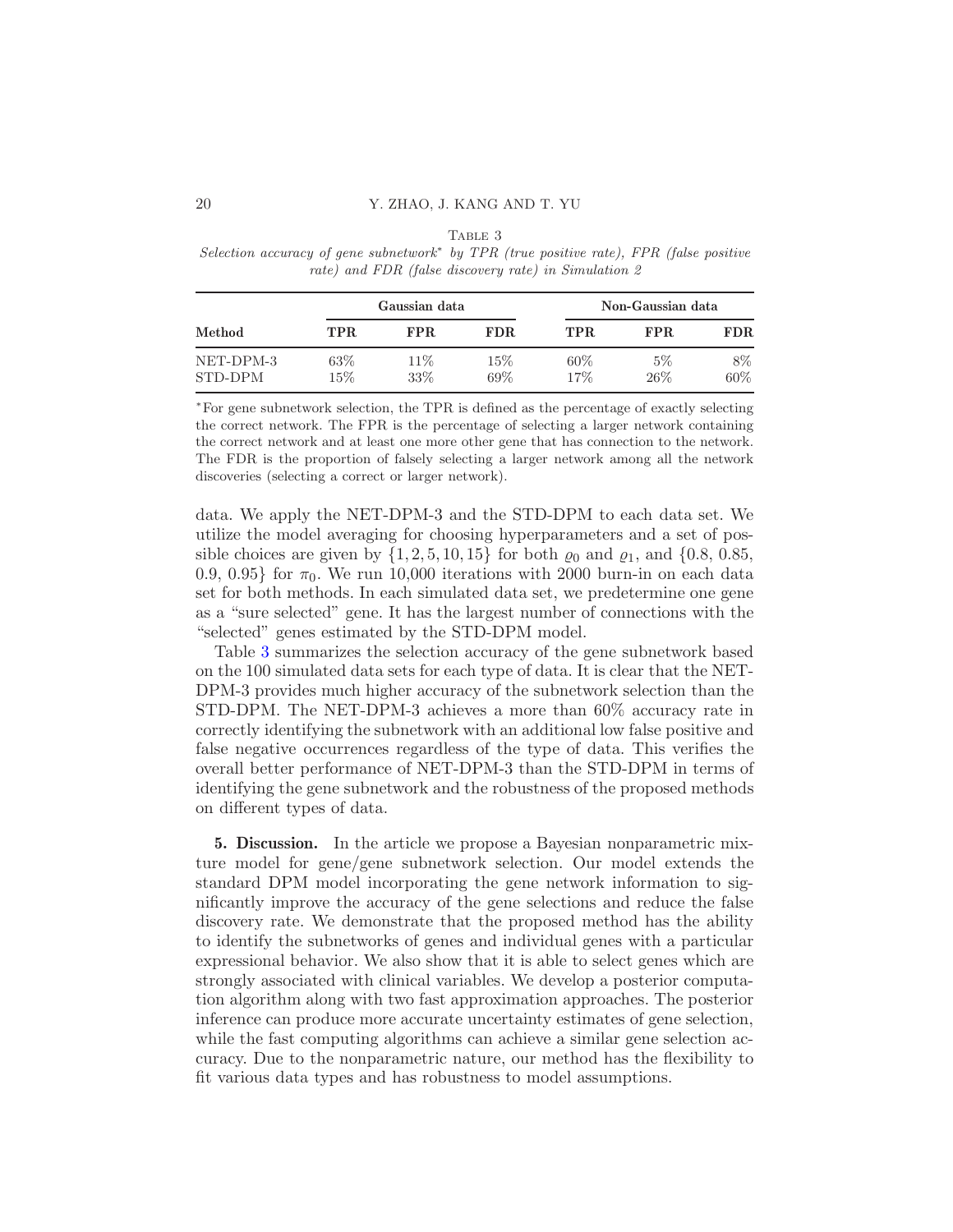When we observe gene expression data along with measurements of a clinical outcome, we need to create statistics to perform the selection of genes that are strongly associated with the clinical outcome. The choice of the statistics is crucial to the performance of our methods. To model the relationship between the clinical outcome and gene expression data, much literature suggests a linear regression model [\[Li and Li](#page-22-1) [\(2008](#page-22-1)); [Pan, Xie and Shen](#page-22-2)  $(2010)$ ; [Li and Zhang](#page-22-4)  $(2010)$ ; [Stingo et al.](#page-22-5)  $(2011)$  $(2011)$ , from which we produce testing statistics or coefficient estimates as the candidates. For instance, as we suggest in Section D in the supplemental article [Zhao, Kang and Yu [\(2014\)](#page-23-4)], the most straightforward approach is to fit simple linear regression on each gene and use the t-statistics as the input data to our methods. However, there is no scientific evidence that the relationship between gene expression profiles and the clinical outcome should follow a linear regression model. Without making this assumption, we may test the independence between each gene expression profile and the clinical outcome via a nonparametric model suggested by Einmahl and Van Keilegom [\(2008](#page-21-12)) and use our model to fit the testing statistics. Other potential choices of statistics for the nonlinear problems include mutual information statistics [Peng, Long and Ding [\(2005](#page-22-18))] and maximal information coefficient (MIC) statistics [Reshef et al. [\(2011\)](#page-22-19)].

Although the development of our method is motivated by gene selection problems, our method can conduct variable selection for a general purpose and it has broad applications. For example, functional neuroimaging studies (e.g., fMRI and PET) usually produce large-scale statistics, one for each voxel in the brain. Those statistics are used to localize the brain activity regions related to particular brain functions. This essentially is a voxel selection problem to which our method is applicable, where the networks may be defined according to the spatial locations of the voxels. In addition to this, we discuss two future directions:

(1) It is common that we have multiple hypothesis tests for each gene, and we have interest in jointly analyzing these statistics. This motivates an extension of the current NET-DPM model from one dimension to multiple dimensions for multivariate large-scale statistics.

(2) The selection of one gene might be affected by not only the genes that are directly connected to it, but also the genes close to it over the network. It would be interesting to extend the prior specifications of the class label by incorporating a network distance. This should provide more biologically meaningful results.

Acknowledgments. The authors would like to thank the Editor, the Associate Editor and two referees for their helpful suggestions and constructive comments that substantially improved this manuscript.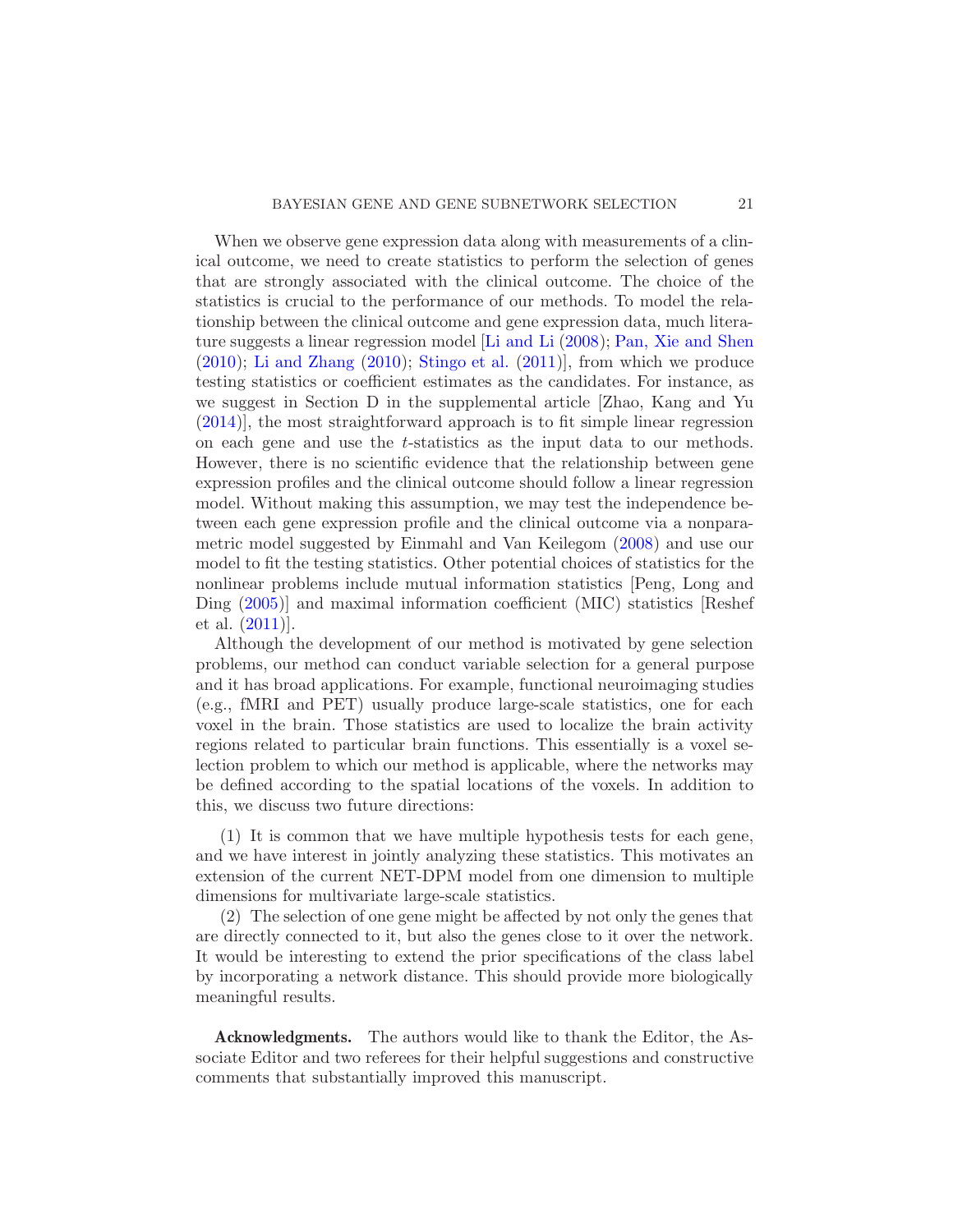### SUPPLEMENTARY MATERIAL

Supplement to "A Bayesian nonparametric mixture model for selecting genes and gene subnetworks" (DOI: [10.1214/14-AOAS719SUPP;](http://dx.doi.org/10.1214/14-AOAS719SUPP) .pdf). In this online supplemental article we provide (A) derivations of the proposed methods, (B) details of the main algorithms for posterior computations, (C) details of posterior inference for hyperparameters, (D) additional simulation studies and (E) sensitivity analysis.

#### REFERENCES

- <span id="page-21-4"></span>Antoniak, C. E. (1974). Mixtures of Dirichlet processes with applications to Bayesian nonparametric problems. Ann. Statist. 2 1152–1174. [MR0365969](http://www.ams.org/mathscinet-getitem?mr=0365969)
- <span id="page-21-8"></span>Ashburner, M., Ball, C. A., Blake, J. A., Botstein, D., Butler, H., Cherry, J. M., Davis, A. P., Dolinski, K., Dwight, S. S., Eppig, J. T., Harris, M. A., Hill, D. P., Issel-Tarver, L., Kasarskis, A., Lewis, S., Matese, J. C., Richardson, J. E., Ringwald, M., Rubin, G. M. and Sherlock, G. (2000). Gene ontology: Tool for the unification of biology. The Gene Ontology Consortium. Nat. Genet. 25 25–29.
- <span id="page-21-11"></span>BARABÁSI, A.-L. and ALBERT, R. (1999). Emergence of scaling in random networks. Science 286 509–512. [MR2091634](http://www.ams.org/mathscinet-getitem?mr=2091634)
- <span id="page-21-1"></span>Breeze, E., Harrison, E., McHattie, S., Hughes, L., Hickman, R., Hill, C., Kid-DLE, S., KIM, Y., PENFOLD, C., JENKINS, D. et al. (2011). High-resolution temporal profiling of transcripts during arabidopsis leaf senescence reveals a distinct chronology of processes and regulation. The Plant Cell Online 23 873–894.
- <span id="page-21-0"></span>CERAMI, E., GROSS, B., DEMIR, E., RODCHENKOV, I., BABUR, Ö., ANWAR, N., SCHULTZ, N., BADER, G. and SANDER, C. (2011). Pathway commons, a web resource for biological pathway data. Nucleic Acids Res. 39 D685–D690.
- <span id="page-21-9"></span>Chenevert, J., Valtz, N. and Herskowitz, I. (1994). Identification of genes required for normal pheromone-induced cell polarization in saccharomyces cerevisiae. Genetics 136 1287–1297.
- <span id="page-21-10"></span>Cherry, J. M., Hong, E. L., Amundsen, C., Balakrishnan, R., Binkley, G., Chan, E. T., Christie, K. R., Costanzo, M. C., Dwight, S. S., Engel, S. R., Fisk, D. G., Hirschman, J. E., Hitz, B. C., Karra, K., Krieger, C. J., Miyasato, S. R., Nash, R. S., Park, J., Skrzypek, M. S., Simison, M., Weng, S. and Wong, E. D. (2012). Saccharomyces Genome Database: The genomics resource of budding yeast. Nucleic Acids Res. 40 D700–D705.
- <span id="page-21-7"></span>Do, K.-A., MÜLLER, P. and TANG, F. (2005). A Bayesian mixture model for differential gene expression. J. Roy. Statist. Soc. Ser. C 54 627–644. [MR2137258](http://www.ams.org/mathscinet-getitem?mr=2137258)
- <span id="page-21-6"></span>Dunson, D. B. (2010). Nonparametric Bayes applications to biostatistics. In Bayesian Nonparametrics (N. L. HJORT, C. HOLMES, P. MÜLLER and S. G. WALKER, eds.) 223–273. Cambridge Univ. Press, Cambridge. [MR2730665](http://www.ams.org/mathscinet-getitem?mr=2730665)
- <span id="page-21-2"></span>Efron, B. (2004). Large-scale simultaneous hypothesis testing: The choice of a null hypothesis. J. Amer. Statist. Assoc. 99 96–104. [MR2054289](http://www.ams.org/mathscinet-getitem?mr=2054289)
- <span id="page-21-3"></span>Efron, B. (2010). Correlated z-values and the accuracy of large-scale statistical estimates. J. Amer. Statist. Assoc. 105 1042–1055. [MR2752597](http://www.ams.org/mathscinet-getitem?mr=2752597)
- <span id="page-21-12"></span>Einmahl, J. H. J. and Van Keilegom, I. (2008). Tests for independence in nonparametric regression. Statist. Sinica 18 601–615. [MR2411617](http://www.ams.org/mathscinet-getitem?mr=2411617)
- <span id="page-21-5"></span>Escobar, M. D. (1994). Estimating normal means with a Dirichlet process prior. J. Amer. Statist. Assoc. 89 268–277. [MR1266299](http://www.ams.org/mathscinet-getitem?mr=1266299)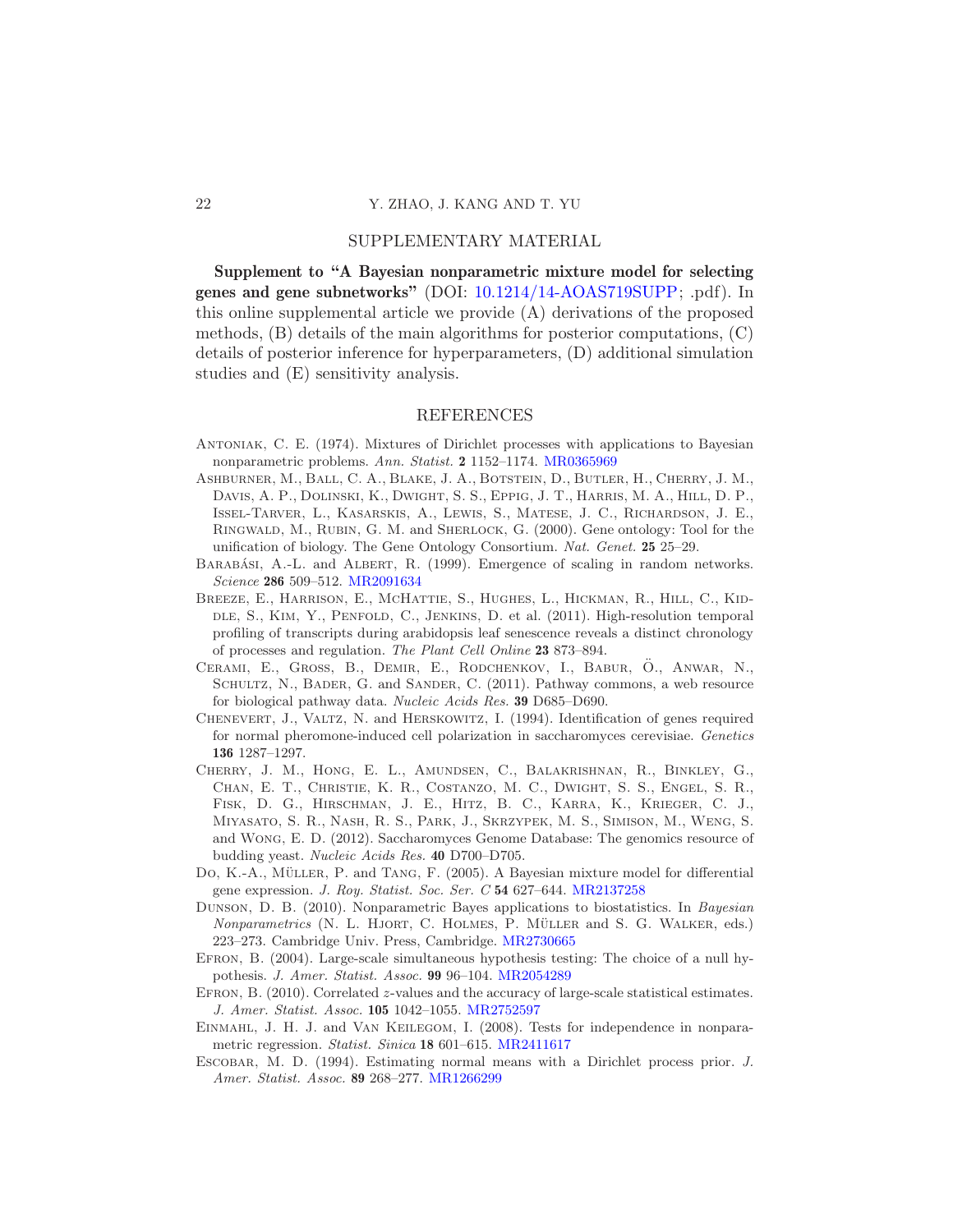- <span id="page-22-9"></span>Escobar, M. D. and West, M. (1995). Bayesian density estimation and inference using mixtures. J. Amer. Statist. Assoc. 90 577–588. [MR1340510](http://www.ams.org/mathscinet-getitem?mr=1340510)
- <span id="page-22-12"></span>Ishwaran, H. and James, L. F. (2001). Gibbs sampling methods for stick-breaking priors. J. Amer. Statist. Assoc. 96 161–173. [MR1952729](http://www.ams.org/mathscinet-getitem?mr=1952729)
- <span id="page-22-15"></span>Ishwaran, H. and James, L. F. (2002). Approximate Dirichlet process computing in finite normal mixtures: Smoothing and prior information. J. Comput. Graph. Statist. 11 508–532. [MR1938445](http://www.ams.org/mathscinet-getitem?mr=1938445)
- <span id="page-22-6"></span>JACOB, L., NEUVIAL, P. and DUDOIT, S. (2012). More power via graph-structured tests for differential expression of gene networks. Ann. Appl. Stat. 6 561–600. [MR2976483](http://www.ams.org/mathscinet-getitem?mr=2976483)
- <span id="page-22-7"></span>LENG, X. and MÜLLER, H.-G.  $(2006)$ . Classification using functional data analysis for temporal gene expression data. Bioinformatics 22 68–76.
- <span id="page-22-1"></span>Li, C. and Li, H. (2008). Network-constrained regularization and variable selection for analysis of genomic data. Bioinformatics 24 1175–1182.
- <span id="page-22-4"></span>Li, F. and Zhang, N. R. (2010). Bayesian variable selection in structured highdimensional covariate spaces with applications in genomics. J. Amer. Statist. Assoc. 105 1202–1214. [MR2752615](http://www.ams.org/mathscinet-getitem?mr=2752615)
- <span id="page-22-3"></span>MA, S., SHI, M., LI, Y., YI, D. and SHIA, B.-C. (2010). Incorporating gene co-expression network in identification of cancer prognosis markers. *BMC Bioinformatics* 11 271.
- <span id="page-22-10"></span>MÜLLER, P. and QUINTANA, F. A. (2004). Nonparametric Bayesian data analysis. *Statist*. Sci. 19 95–110. [MR2082149](http://www.ams.org/mathscinet-getitem?mr=2082149)
- <span id="page-22-11"></span>Neal, R. M. (2000). Markov chain sampling methods for Dirichlet process mixture models. J. Comput. Graph. Statist. 9 249–265. [MR1823804](http://www.ams.org/mathscinet-getitem?mr=1823804)
- <span id="page-22-2"></span>Pan, W., Xie, B. and Shen, X. (2010). Incorporating predictor network in penalized regression with application to microarray data. Biometrics 66 474–484. [MR2758827](http://www.ams.org/mathscinet-getitem?mr=2758827)
- <span id="page-22-18"></span>Peng, H., Long, F. and Ding, C. (2005). Feature selection based on mutual information criteria of max-dependency, max-relevance, and min-redundancy. IEEE Trans. Pattern Analysis and Machine Intelligence 27 1226–1238.
- <span id="page-22-8"></span>Qu, L., Nettleton, D. and Dekkers, J. C. M. (2012). A hierarchical semiparametric model for incorporating intergene information for analysis of genomic data. Biometrics 68 1168–1177. [MR3040023](http://www.ams.org/mathscinet-getitem?mr=3040023)
- <span id="page-22-19"></span>Reshef, D. N., Reshef, Y. A., Finucane, H. K., Grossman, S. R., McVean, G., Turnbaugh, P. J., Lander, E. S., Mitzenmacher, M. and Sabeti, P. C. (2011). Detecting novel associations in large data sets. Science 334 1518–1524.
- <span id="page-22-16"></span>Spellman, P. T., Sherlock, G., Zhang, M. Q., Iyer, V. R., Anders, K., EISEN, M. B., BROWN, P. O., BOTSTEIN, D. and FUTCHER, B. (1998). Comprehensive identification of cell cycle-regulated genes of the yeast Saccharomyces cerevisiae by microarray hybridization. Mol. Biol. Cell 9 3273–3297.
- <span id="page-22-5"></span>STINGO, F. C., CHEN, Y. A., TADESSE, M. G. and VANNUCCI, M. (2011). Incorporating biological information into linear models: A Bayesian approach to the selection of pathways and genes. Ann. Appl. Stat. 5 1978–2002. [MR2884929](http://www.ams.org/mathscinet-getitem?mr=2884929)
- <span id="page-22-17"></span>Strunnikov, A. V. and Jessberger, R. (1999). Structural maintenance of chromosomes (SMC) proteins: Conserved molecular properties for multiple biological functions. Eur. J. Biochem. 263 6–13.
- <span id="page-22-14"></span>Tang, Y., Ghosal, S. and Roy, A. (2007). Nonparametric Bayesian estimation of positive false discovery rates. Biometrics 63 1126–1134, 1312. [MR2414590](http://www.ams.org/mathscinet-getitem?mr=2414590)
- <span id="page-22-13"></span>Wang, L. and Dunson, D. B. (2011). Fast Bayesian inference in Dirichlet process mixture models. J. Comput. Graph. Statist. 20 196-216. Supplementary material available online. [MR2816545](http://www.ams.org/mathscinet-getitem?mr=2816545)
- <span id="page-22-0"></span>Wei, Z. and Li, H. (2007). A Markov random field model for network-based analysis of genomic data. Bioinformatics 23 1537–1544.